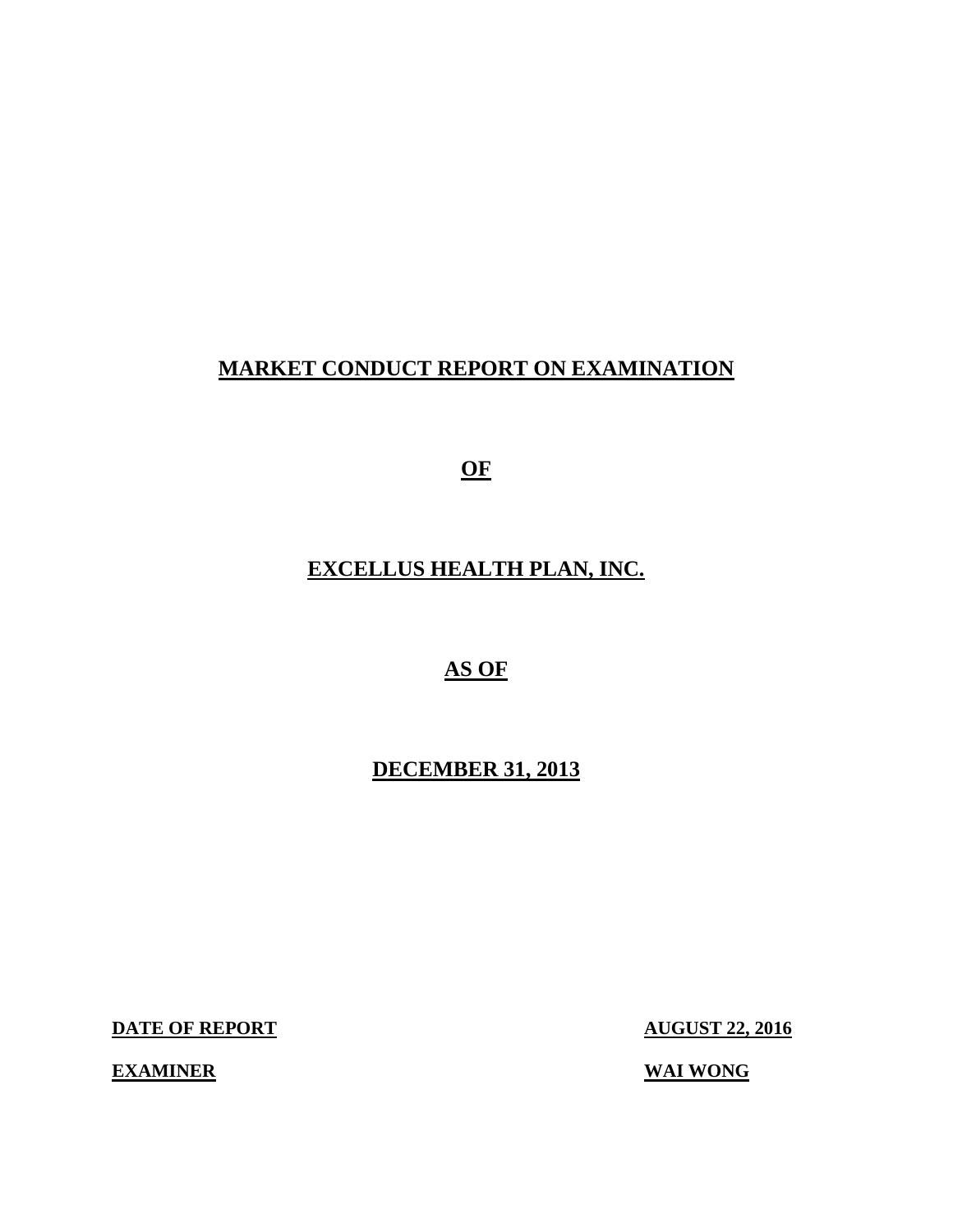#### **TABLE OF CONTENTS**

# **ITEM NO. PAGE NO.**  1. Scope of the examination 2 2. Executive summary 3 3. Description of the Plan 4 4. Claims processing 5 A. Systemic claim denials 5 B. Contraceptive medical and hospital claims processing 6 C. Contraceptive drug claims processing 8 D. Claims processing 10 [5. Standards for prompt, fair and equitable settlement of claims for 12](#page-13-0)  health care and payments for health care services ("prompt pay law") [6. Experience rating 18](#page-19-0)  [7. Utilization review 19](#page-20-0)  [8. Grievances and appeals 24](#page-25-0)  [9. Compliance with prior report on examination 28](#page-29-0)  10. Summary of comments and recommendations 32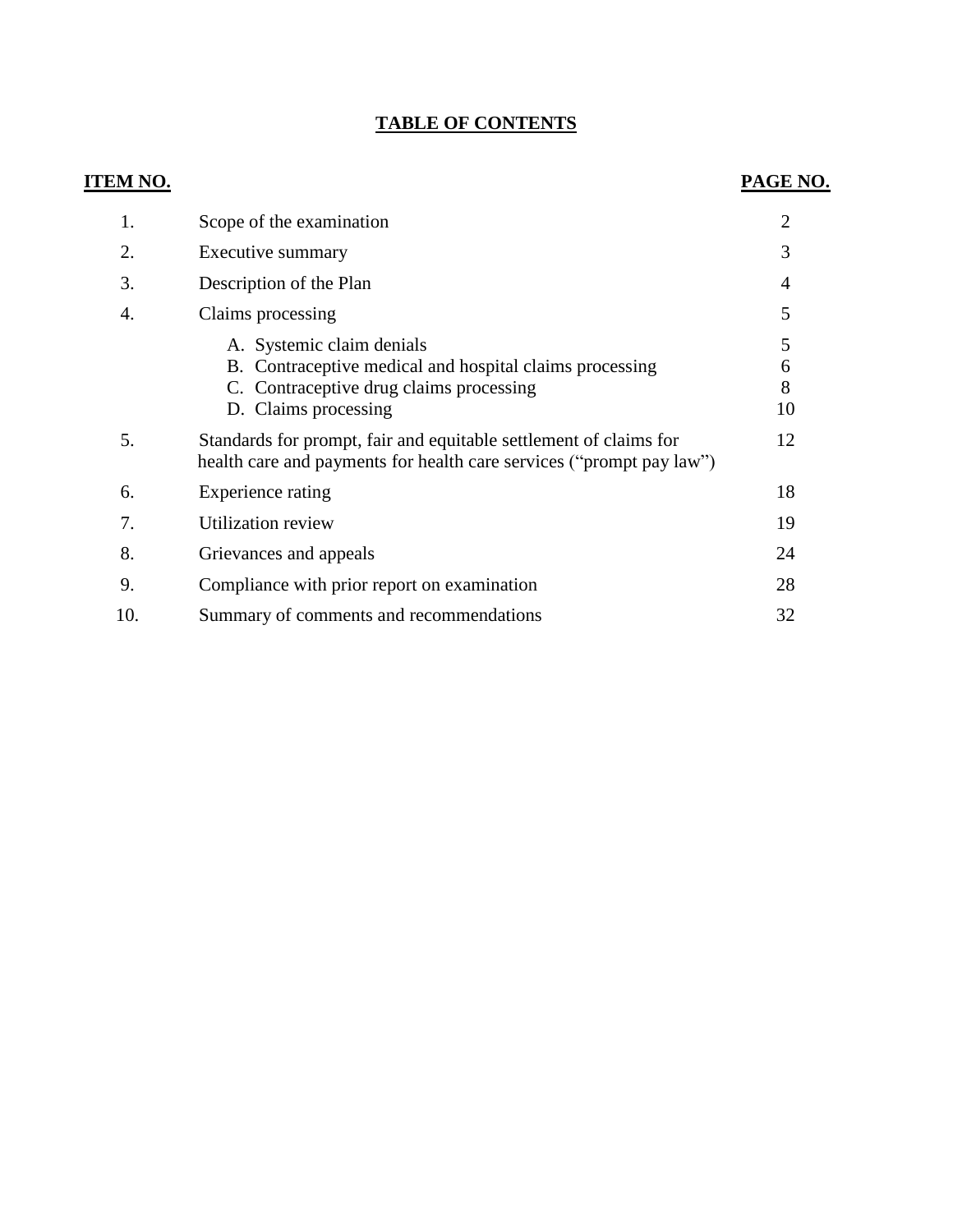

# NEW YORK STATE DEPARTMENT<sub>of</sub> FINANCIAL SERVICES

Andrew M. Cuomo National Andrew Maria T. Vullo National Andrew Maria T. Vullo National Andrew Maria T. Vullo N Governor Superintendent Superintendent Superintendent Superintendent Superintendent Superintendent Superintendent

August 22, 2016

Honorable Maria T. Vullo Superintendent of Department of Financial Services Albany, New York 12257

Sir:

 November 25, 2013, attached hereto, I have made an examination into the affairs of Excellus Health Plan, Inc., a non-profit health service corporation licensed pursuant to the provisions of Article 43 of the New York Insurance Law, as of December 31, 2013, and submit the following Pursuant to the provisions of the New York Insurance Law and acting in accordance with the instructions contained in Appointment Number 31056, dated report thereon.

The examination was conducted at the home office of Excellus Health Plan, Inc., located at 165 Court Street, Rochester, New York.

 qualification, they should be understood to indicate Excellus Health Plan, Inc., a wholly-owned Wherever the designations the "Plan," "EHP," or "Excellus" appear herein, without subsidiary of Lifetime Healthcare, Inc.

 Wherever the designation the "Department" appears herein, without qualification, it should be understood to indicate the New York State Department of Financial Services.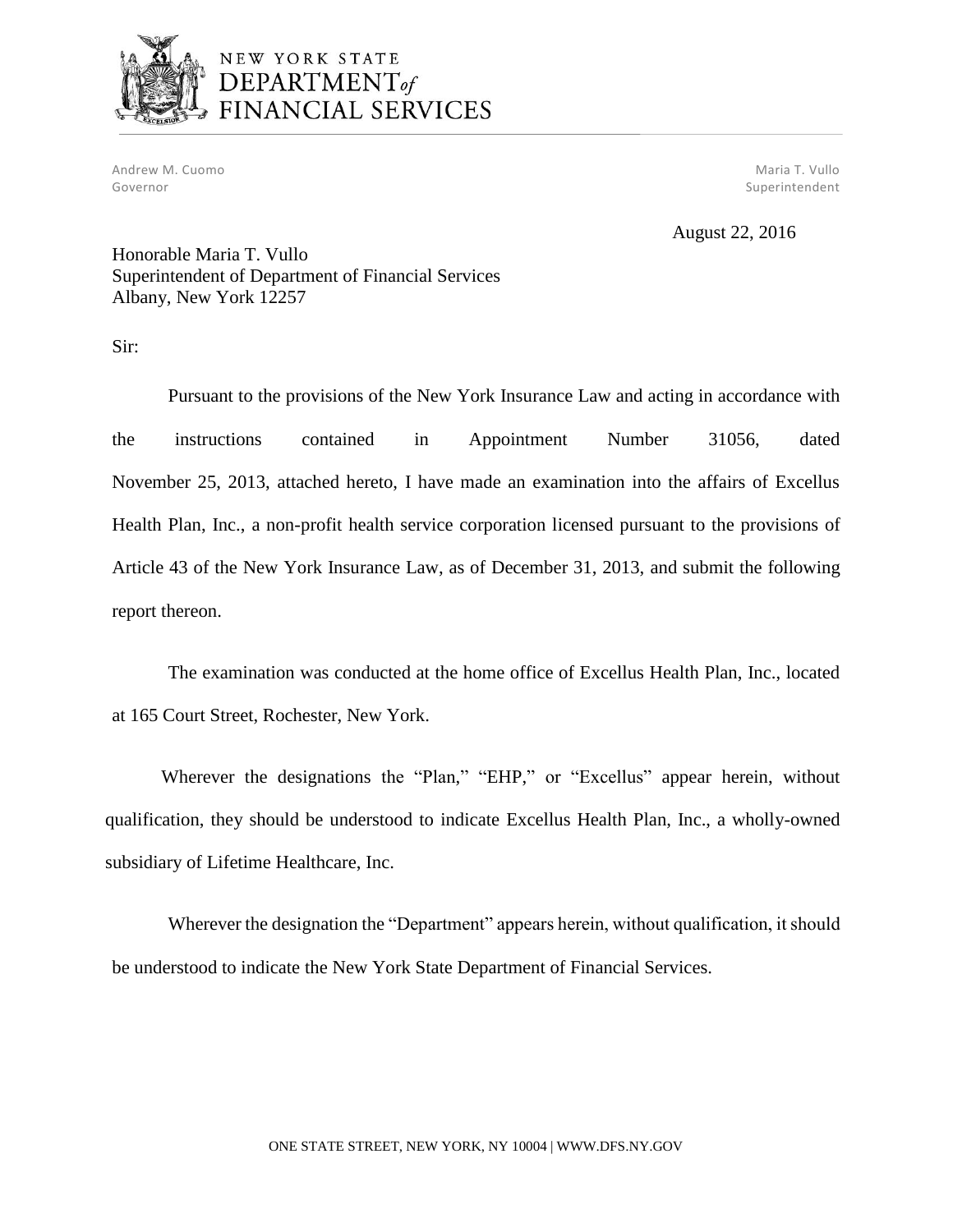#### 1. SCOPE OF THE EXAMINATION

<span id="page-3-0"></span> An examination was performed to review the manner in which Excellus Health Plan, Inc. conducted its business practices and fulfilled its contractual obligations to policyholders and claimants. The previous market conduct examination of Excellus Health Plan, Inc. was conducted as of December 31, 2007. This examination covered the six-year period January 1, 2008 to December 31, 2013. Transactions subsequent to this period were reviewed where deemed appropriate by the examiner.

 This report on examination contains the significant findings of the examination and is confined to comments on those matters which involve departures from laws, regulations or rules, or which are deemed to require an explanation or description.

 A review was also made to ascertain what actions were taken by the Plan with regard to comments and recommendations made in the prior market conduct report on examination.

 A concurrent examination regarding the financial condition of Excellus Health Plan, Inc., was made as of December 31, 2013. A separate report thereon has been submitted.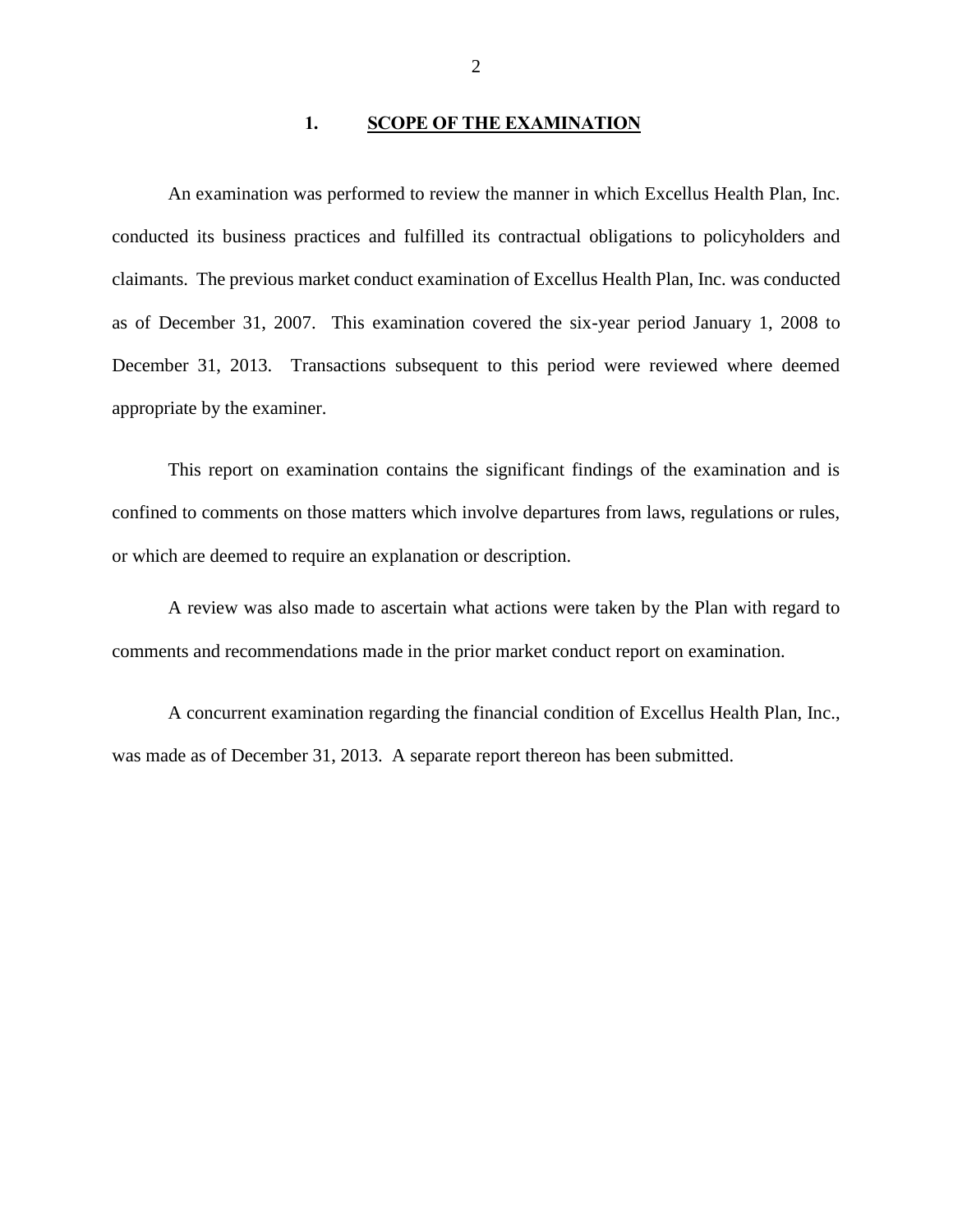#### **2. EXECUTIVE SUMMARY**

<span id="page-4-0"></span> areas of weakness and/or directly impacted the Plan's compliance with the New York Insurance Law, Insurance Regulations, New York Public Health Law, and the Code of Federal Regulations. The results of this examination revealed certain operational deficiencies that indicated

Significant findings relative to this examination include the following:

- The Plan did not comply with Section 3224-a of the New York Insurance Law ("Prompt Pay Law") relative to the payment of certain claims, payment of interest on such claims, and the denial of certain claims.
- The Plan did not comply with Section 4308(b) of the New York Insurance Law and Section  $52.40(g)(1)$  of Insurance Regulation No. 62 (11 NYCRR  $52.40(g)(1)$ ) by not experience rating groups in compliance with the approved formula on file with the Department.
- The Plan's failure to send to the appealing party, written notice of New York Insurance Law. acknowledgement of a utilization appeal was in violation of Section 4904(c) of the

The above findings are described in greater detail in the remainder of this report.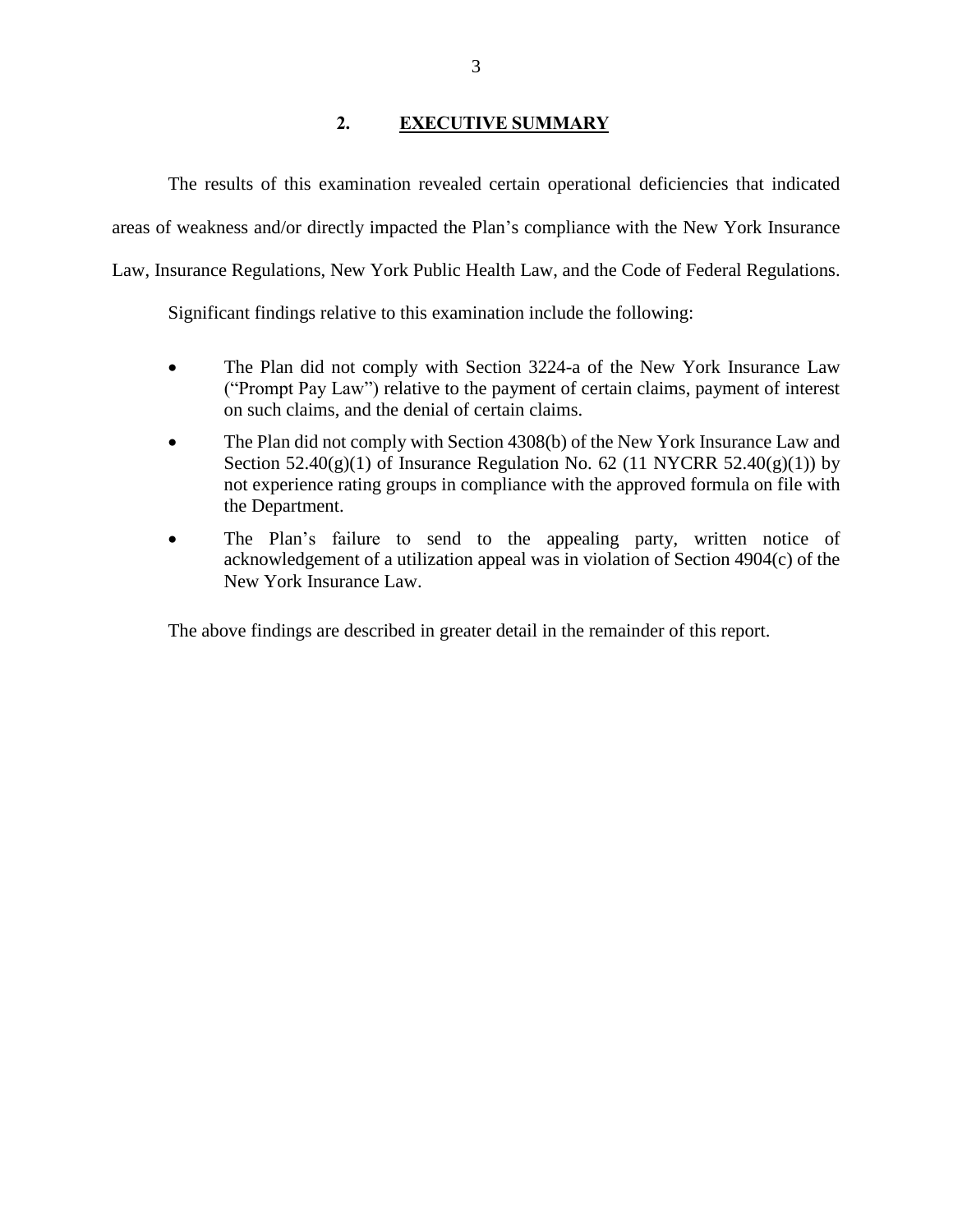#### **3. DESCRIPTION OF THE PLAN**

<span id="page-5-0"></span> Excellus Health Plan, Inc. is a domestic not-for-profit health service corporation organized and licensed pursuant to Article 43 of the New York Insurance Law. The Plan operates under two Healthcare. medical/comprehensive, dental and prescription drug coverages within the Rochester, New York and Central New York State regions. Univera Healthcare provides hospital, medical, dental and prescription drug coverages within an eight county area of western New York State. assumed (d/b/a) names for its Article 43 business, Excellus BlueCross BlueShield and Univera Excellus BlueCross BlueShield provides hospital, surgical-medical, major

 The Plan also holds a Certificate of Authority under Article 44 of the New York Public Health Law to operate Excellus Health Plan, Inc. d/b/a Upstate HMO, Univera Healthcare HMO and Univera, as a separate line of business. The latter two d/b/a names pertain to the Plan's HMO operations within an eight county region of the western region of New York State.

 At the examination date, Lifetime Healthcare, Inc. was the sole member of Excellus Health Plan, Inc. Excellus Inc. changed its name on January 23, 2004 to Lifetime Healthcare, Inc., d/b/a The Lifetime Healthcare Companies. Excellus Health Plan, Inc. is the surviving entity resulting from the mergers of the Blue Cross/Blue Shield Plans in the Rochester, Central New York, and Utica-Watertown regions and HMOs in Central and Western New York; including HMO-CNY and Univera Healthcare of Central and Western New York.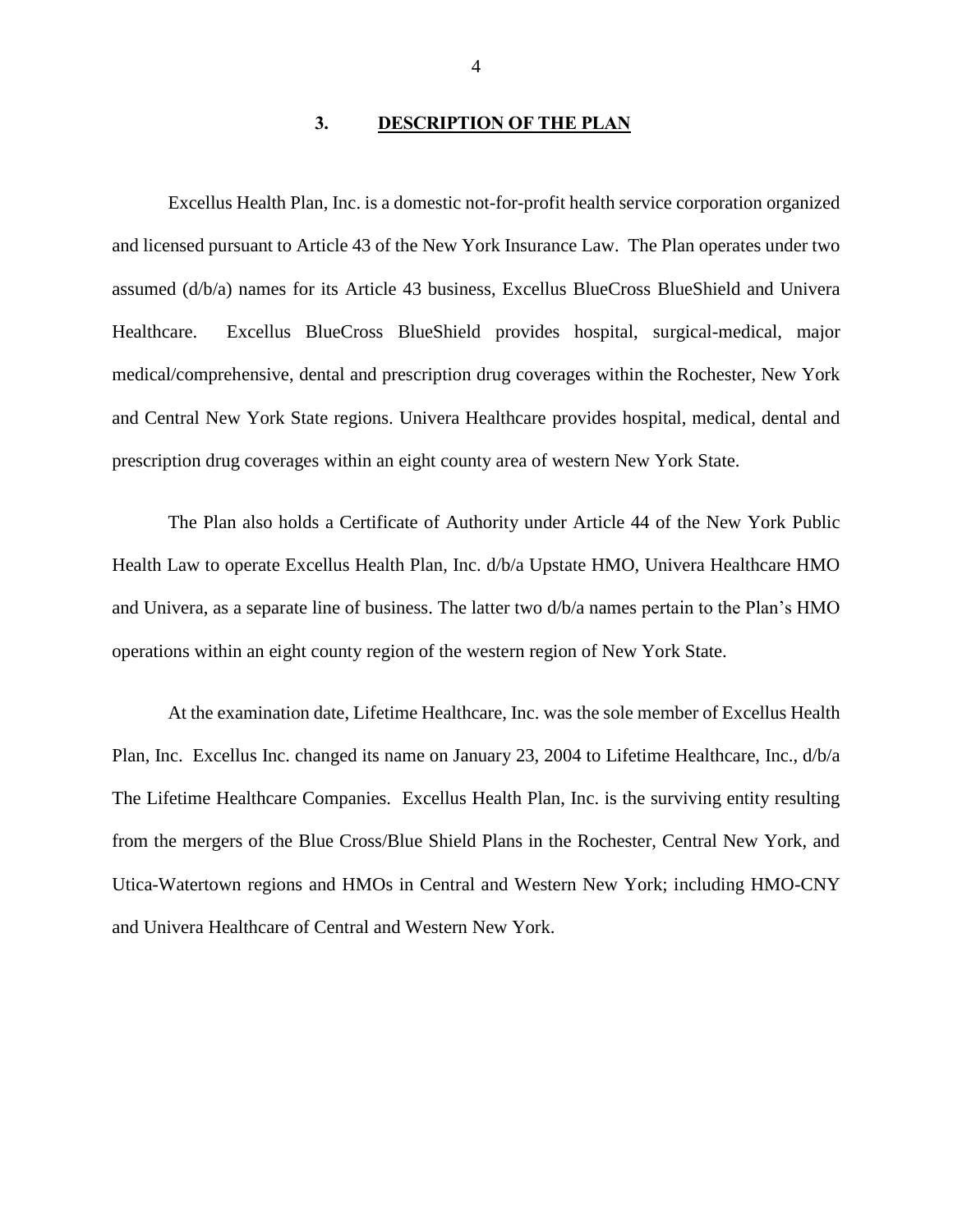#### **4. CLAIMS PROCESSING**

#### <span id="page-6-0"></span>A. Systemic Claim Denials

 In order to evaluate the overall accuracy and compliance environment of Excellus' claims processing, a review was performed by using a statistical sampling methodology to select claims a sample of hospital and medical claims and reviewed the selected claims for any processing errors processed during the period January 1, 2013 through December 31, 2013. The examiner selected that were the result of systemic issues in Excellus claim processing system.

 and a random statistical sample was drawn from each segment. It should be noted for the purpose The claim population for Excellus was divided into medical and hospital claim segments of this review that medical costs characterized as "Pharmacy," "Medicare/Medicaid," "Dental," "Capitated Payments," "Federal Employees Program," and "HCRA" bulk payments were excluded.

 The initial sample size for each population was comprised of 167 randomly selected unique claim transactions. Additional random samples were generated for each group as "replacement items" in the event it was determined a particular claim transaction selected in the sample should be excluded. Accordingly, various replacement items were appropriately utilized. In total, 334 claims were selected for this review.

 The examiner noted that under certain circumstances, a billing provider, e.g., a hospital, added new doctors who were coded as servicing providers on facility claims. The new doctors had to be credentialed before Excellus could pay claims where they were listed as the servicing provider. A system message that was in place to ensure claims did not process until the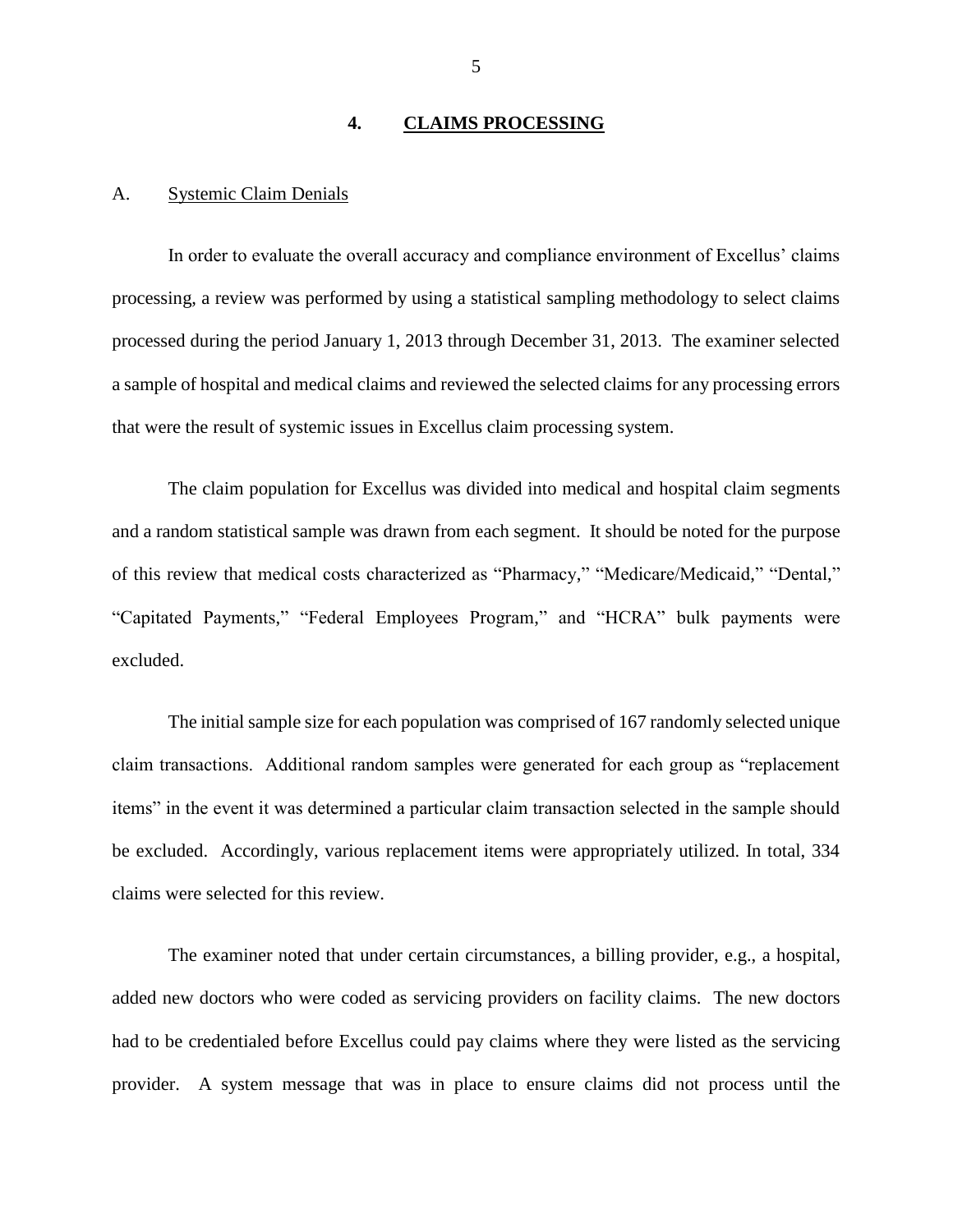<span id="page-7-0"></span> credentialing information was updated did not always work as designed; instead of pending claims for review, some claims were denied, in error.

 impacted claims; 1,706 claims were adjusted, with interest paid where applicable, as required by After the system was corrected, an analysis was undertaken by Excellus to identify Section 3224-(a)(c) of the NYIL.

#### B. Contraceptive Medical and Hospital Claims Processing

 In order to evaluate the overall accuracy and compliance of Excellus processing of medical and hospital contraceptive claims with regard to the requirements of the Affordable Care Act effective January 1, 2014, a review was performed by using a statistical sampling methodology to select claims processed during the period January 1, 2014 through June 30, 2014. The examiner selected a sample of contraceptive claims from Excellus from both the hospital and medical claims population, and evaluated the selected claims, testing various attributes deemed necessary for successful claims processing activity.

 statistical sample was drawn from each segment. There were a total of 17,234 total claims in the cost sharing applied such as co-pays, co-insurance and deductibles. Separate samples were taken from the population of paid claims where cost sharing was applied and from the denied claims The claim population was divided into "paid" and "denied" claim segments and a random population, with 16,201 paid claims and 1,123 denied claims. There were 1,543 paid claims with population.

 The initial sample size for each population was comprised of 167 randomly selected unique claim transactions. In total, 334 claims were selected for this review.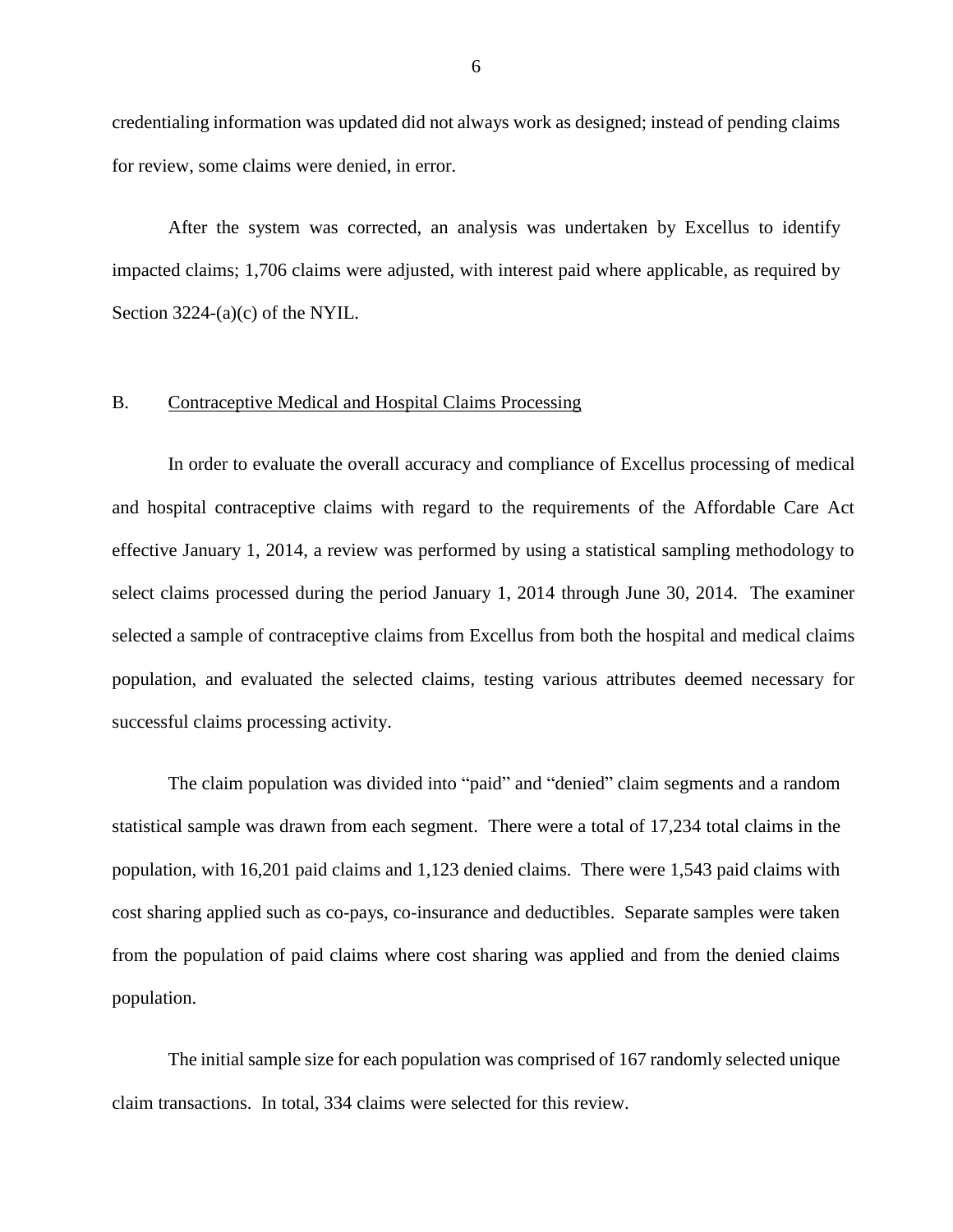There were five (5) claims where subscriber cost sharing was applied to the claim payment, in the review of one-hundred and sixty seven (167) medical and hospital contraceptive claims. In four (4) of the cases, Excellus had already reversed the subscriber cost share applied to the claims at the time of the review.

 There were an additional thirty-six (36) claims where subscriber cost sharing was applied because the provider failed to identify the claim as a contraceptive claim. In these cases the medical / hospital procedure code billed for either a contraceptive service or a non-contraceptive service. If the claim was for a contraceptive service the provider was supposed to include a modifier, in their claim submission indicating the claim as such. Many providers failed to include this modifier resulting in an initial cost share charge applied to the subscriber. Excellus subsequently reversed these charges when they were informed the claim was a contraceptive claim.

 from members and/or providers, or through subsequent system implementations. As Excellus was made aware of the issues, and after validating how the claims were being billed, Excellus provisions. These system changes included updates to the logic used to assign a preventative type of service and combine procedure code/diagnosis/modifier logic tables. As part of the system corrections, Excellus reviewed denied claims to identify those that were processed incorrectly, and had those claims repaid, with interest, where applicable. This eliminated the need for members and/or providers to notify Excellus each time an issue arose. Excellus was able to identify providers that did not bill using the modifier through inquiries undertook system corrections to allow the codes to be paid under the preventative services

7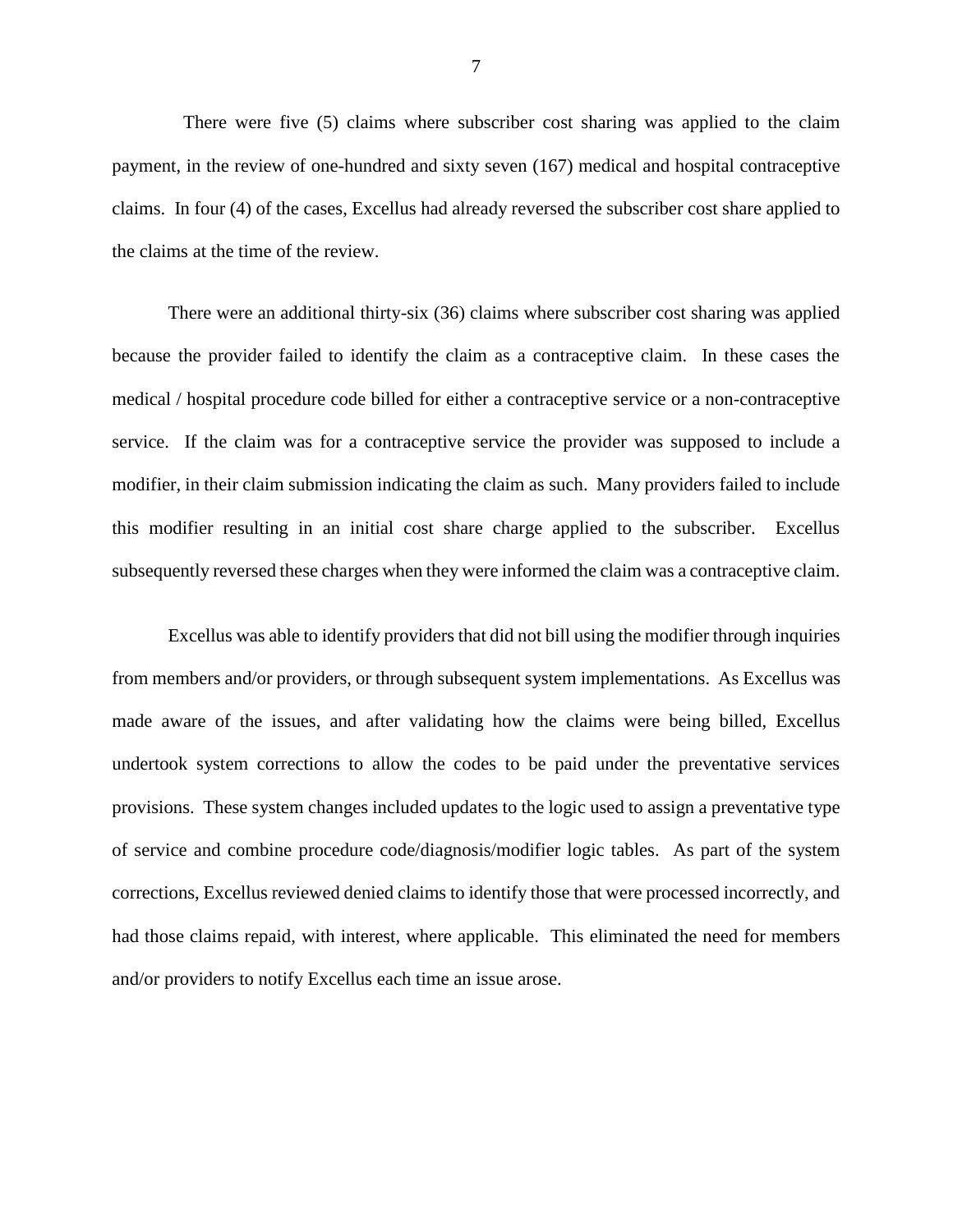<span id="page-9-0"></span> It is recommended that Excellus take steps to ensure its providers are notified of and complying with any requirements to identify preventive claims under the Affordable Care Act including applying any required modifiers to claim submissions.

 The examiner determined that fifteen (15) claim denials were issued in error from the review of denied medical and hospital contraceptive claims. The claims were for use of an out- of-network provider by subscribers who did not have an out-of-network benefit. The claims were denied in error because two provider networks, one that was in-network and one that was not in- out-of network provider group to "in-network". All fifteen (15) of the claims had already been with the revised network status. network had merged. Excellus had not updated their records to reflect the change in status of the adjusted and paid at the time of the examiner's review, and the claims system had been updated

 Excellus adjusted 1,001 claims due to this issue. The provider files were updated in early April 2014, and all claim adjustments were completed by April 28, 2014.

 It is recommended that Excellus put in place procedures to ensure that claims are not denied in error for being out-of-network.

#### C. Contraceptive Drug Claims Processing

 In order to evaluate the overall accuracy of Excellus processing of contraceptive drug claims and its compliance with the requirements of the Affordable Care Act, effective January 1, 2014, a review was performed by the examiners using a statistical sampling methodology to select examiner selected a sample of paid and denied contraceptive drug claims, and evaluated the selected contraceptive drug claims processed during the period January 1, 2014 through June 30, 2014. The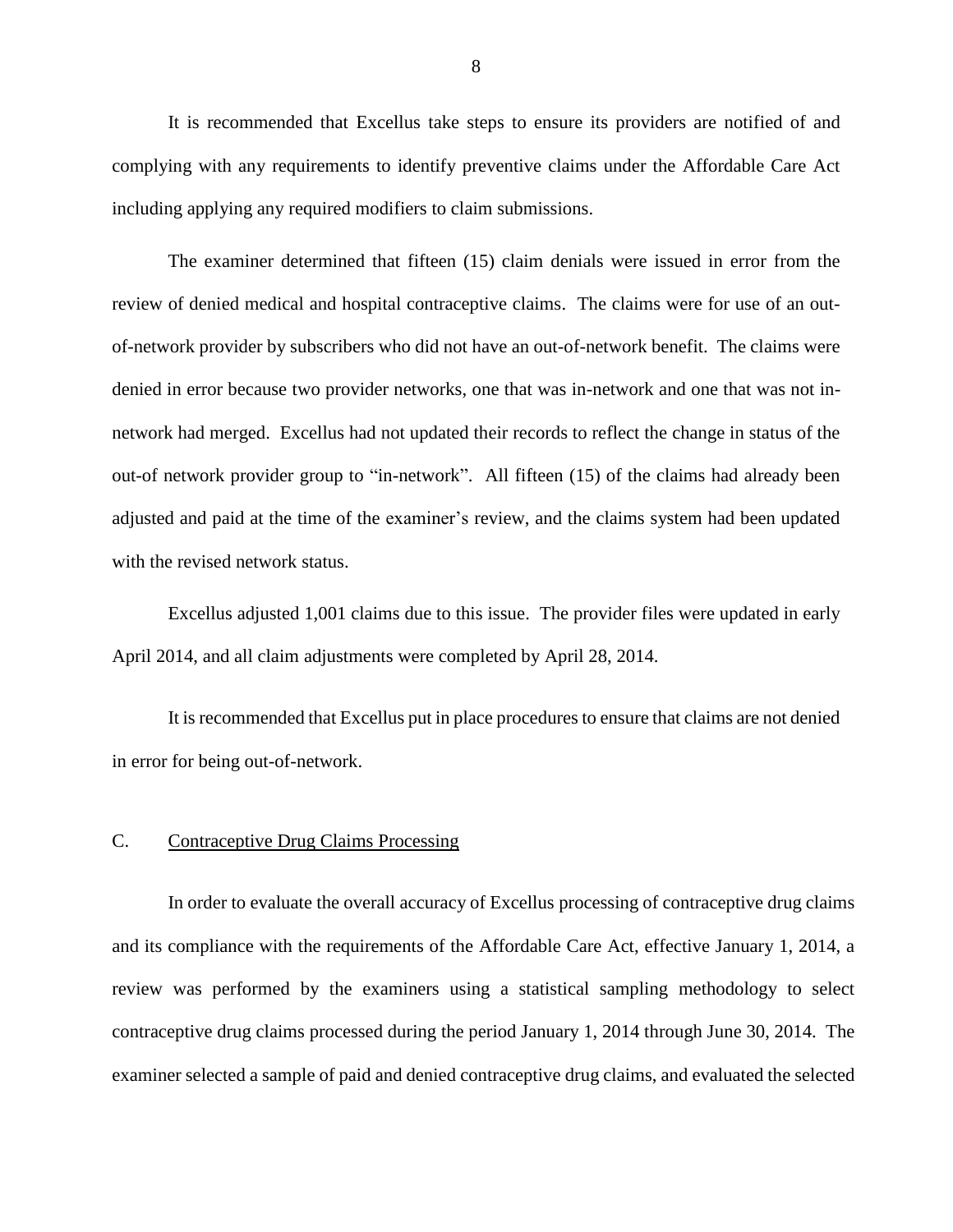claims, testing various attributes deemed necessary for successful claims processing activity.

 The claim population was divided into "paid" and "denied" claim segments, and a random statistical sample was drawn from each segment. There was a total of 288,033 claims in the population, with 247,972 paid claims and 40,061 denied claims. There were 2,695 paid claims with cost sharing applied such as co-pays, co-insurance and deductibles. Separate samples were taken from the population of paid claims where cost sharing was applied and from the denied claims population.

 The initial sample size for each population was comprised of 167 randomly selected unique claim transactions. Additional random samples were generated for each group as "replacement items" in the event it was determined a particular claim transaction selected in the sample should be excluded. Accordingly, various replacement items were appropriately utilized. In total, 334 claims were selected for this review.

 The examiner noted during the review that for some claims, a co-pay charge was applied to the purchase of a generic drug or to the purchase of a brand drug which did not have a generic substitute, which was in violation of Excellus' internal processing rules.

 It is recommended that Excellus put in place procedures to ensure that subscribers are charged cost sharing correctly.

 From the review of denied contraceptive drug claims it was noted that certain claims had been denied because the drugs requested were non-formulary drugs and others were denied because the drug supply requested exceeded the 30-day limit specified under the subscriber's drug contract. The subscribers had received approval for the non-formulary drugs and the requested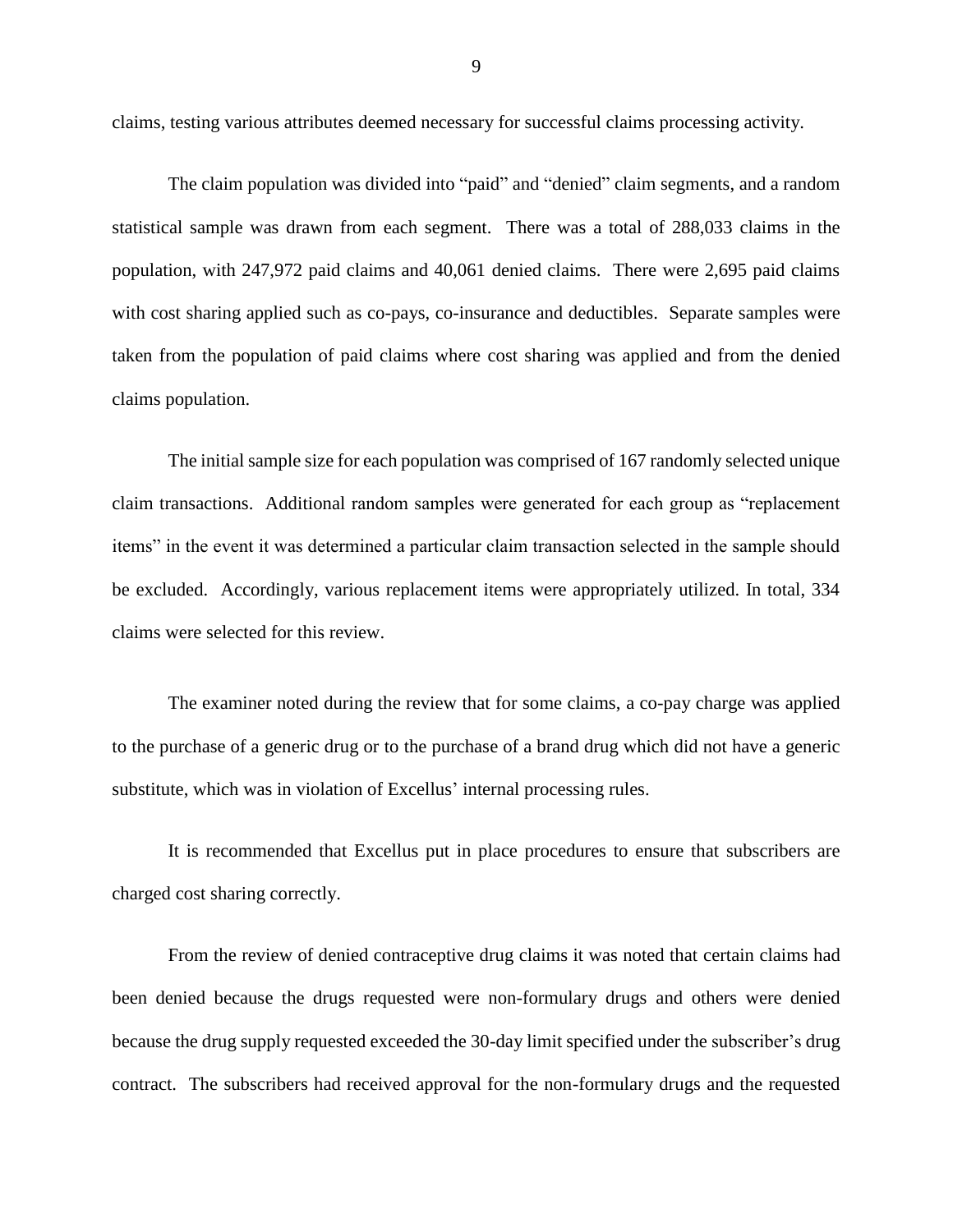<span id="page-11-0"></span> drug supplies over 30 days. The claims reviewed had been adjusted and paid at the time of the review.

 It is recommended that Excellus put in place procedures to ensure that contraceptive drug claims are paid correctly.

#### D. Claims Processing

 In order to evaluate the overall accuracy and compliance of Excellus' processing of claims, a review was performed by using a statistical sampling methodology to select claims processed during the period July 1, 2014 through July 31, 2014. The examiner selected a sample of "paid" and "denied" claims and evaluated the selected claims, testing various attributes deemed necessary for successful claims processing activity.

 random statistical sample was drawn from each segment. There was a total of 32,458 claims in the population, with 31,365 paid claims and 1,093 denied claims. Separate samples were taken The selected claims population was divided into paid and denied claim segments and a from the population of paid claims and denied claims population.

 The initial sample size for each population was comprised of 167 randomly selected unique claim transactions. In total, 334 claims were selected for this review.

The following claim processing errors were noted.

 The examiner determined that thirty-eight (38) claim processing errors were found with regard to the relevant claims from a review of 167 denied claims. The errors were the result of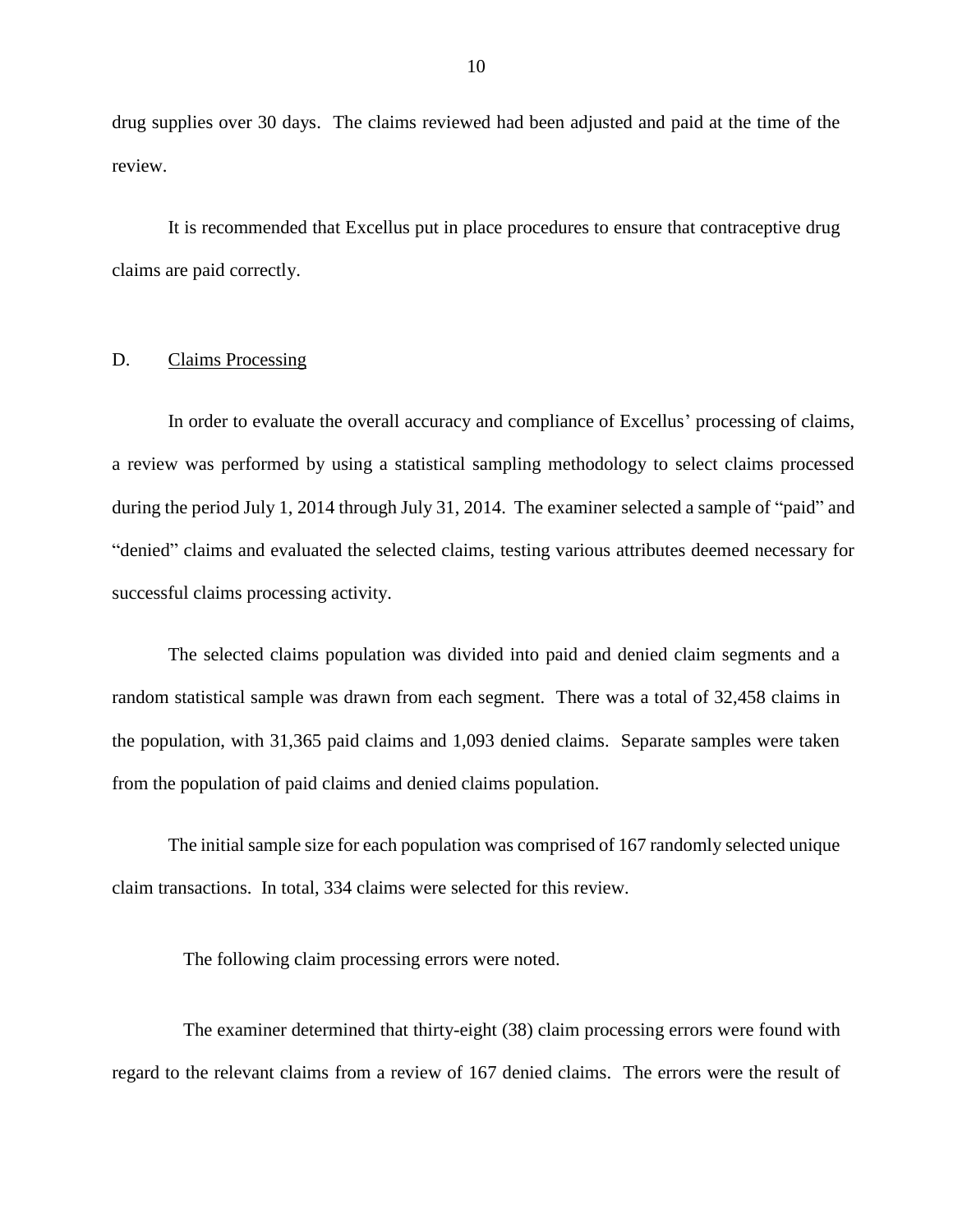various issues such as incorrect classification of the provider as out-of-network, denial for failure rather than Excellus for subscribers with dual coverage, one where the provider's fee schedule did not include all the codes he was allowed to bill, and one where the claim was denied because the lab was out-of–network, but should have been paid as an in-network claim because the physician who referred the claim to the lab was an in-network physician. to have an authorization or referral to see the physician when one had been provided, incorrect Blue Card lab denials, denials for claims that were incorrectly deemed to be payable by Medicaid

 It is noted that twenty (22) of the thirty-eight (38) claims that were processed in error were related to the out-of-network lab issue.

 this issue. While the system corrections are being made, monthly reports are pulled to identify the out-of-network lab claims that had a participating referring physician so that adjustments can be made in advance of the system fix. MedLab and Millennium are two of the labs impacted; these providers are submitting reports to Excellus for adjustments. Since May of 2014, approximately 10,000 claims have been adjusted due to this network issue. Excellus' management had indicated that the Plan is working on the system correction for

 There were eighty-two (82) total claims adjusted for the provider whose fee schedule needed to be updated to include all the required billing codes.

 It is recommended that Excellus put in place procedures to ensure that its claims are paid correctly.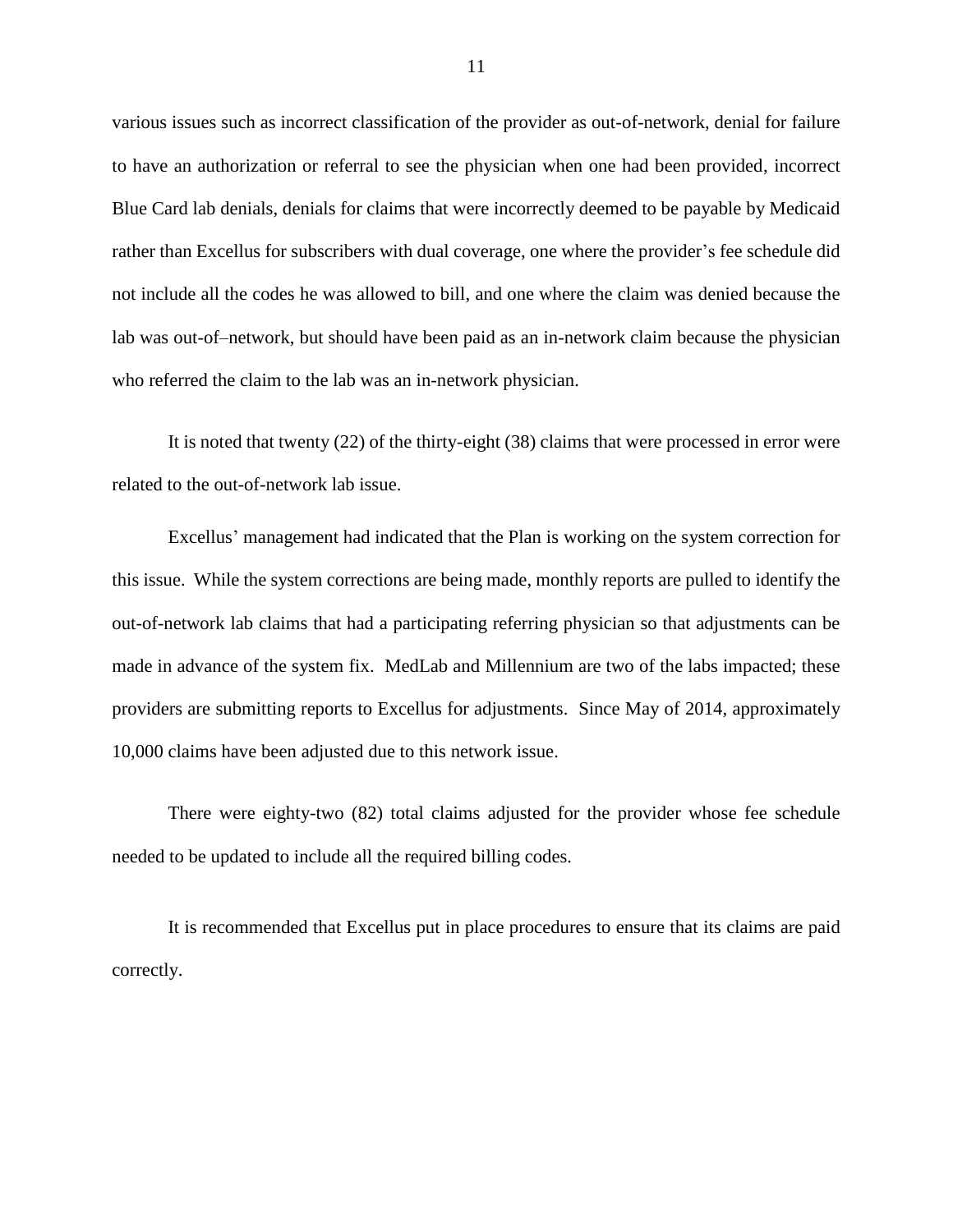### <span id="page-13-0"></span>**5. STANDARDS FOR PROMPT, FAIR AND EQUITABLE SETTLEMENT OF CLAIMS FOR HEALTH CARE AND PAYMENTS FOR HEALTH CARE SERVICES ("PROMPT PAY LAW")**

settlement of claims for health care and payments for health care services" ("Prompt Pay Law"), paper or facsimile. If such undisputed claims are not paid within the respective 30 or 45 days of Section 3224-a of the New York Insurance Law, "Standards for prompt, fair and equitable requires all insurers to pay undisputed claims within 30 days of receipt of a claim that is transmitted via the internet or electronic mail or 45 days of receipt of a claim submitted by other means such as receipt, interest may be payable.

Section 3224-a(a) of the New York Insurance Law states:

 "(a) Except in a case where the obligation of an insurer or an organization or corporation licensed or certified pursuant to article forty-three or forty- seven of this chapter or article forty-four of the public health law to pay a claim submitted by a policyholder or person covered under such policy ("covered person") or make a payment to a health care provider is not reasonably clear, or when there is a reasonable basis supported by specific bill for health care services rendered was submitted fraudulently, such insurer or organization or corporation shall pay the claim to a policyholder or covered person or make a payment to a health care provider within thirty days of receipt of a claim or bill for services rendered that is of a claim or bill for services rendered that is submitted by other means, information available for review by the superintendent that such claim or transmitted via the internet or electronic mail, or forty-five days of receipt such as paper or facsimile."

In addition, Section 3224-a(c)(1) of the New York Insurance Law states:

 $C<sub>c</sub>(1)$  Except as provided in paragraph two of this subsection, each claim or bill for health care services processed in violation of this section shall chapter, any insurer or organization or corporation that fails to adhere to the standards contained in this section shall be obligated to pay to the health care provider or person submitting the claim, in full settlement of the claim or bill for health care services, the amount of the claim or health care constitute a separate violation. In addition to the penalties provided in this payment plus interest on the amount of such claim or health care payment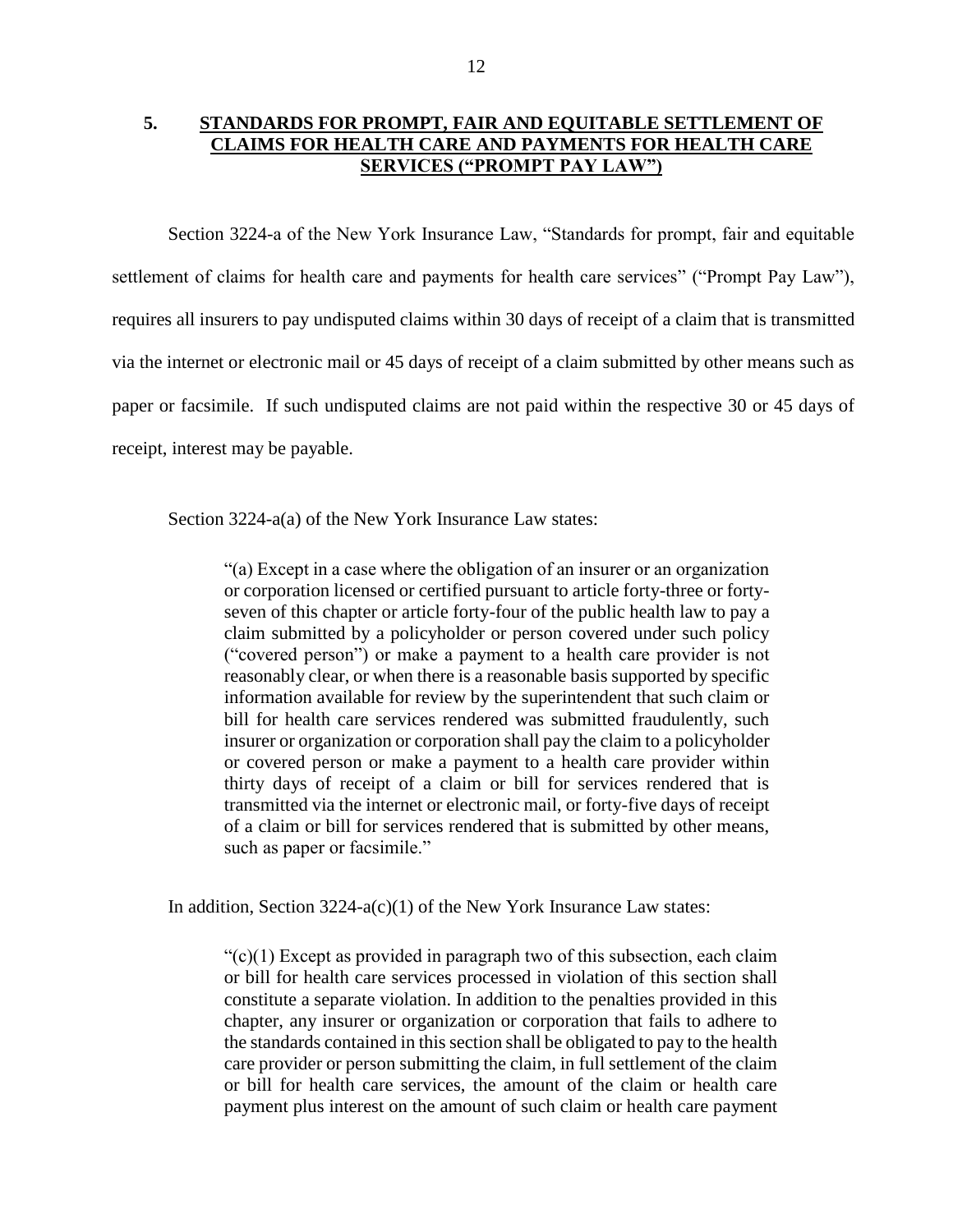of the greater of the rate equal to the rate set by the commissioner of taxation and finance for corporate taxes pursuant to paragraph one of subsection (e) of section one thousand ninety-six of the tax law or twelve percent per annum, to be computed from the date the claim or health care payment was required to be made. When the amount of interest due on such a claim is less than two dollars, and insurer or organization or corporation shall not be required to pay interest on such claim."

 A statistical sample of claims not adjudicated within 30 days of receipt for claims transmitted via the internet or electronic mail, or 45 days of receipt for claims submitted by other means such as paper or a facsimile by Excellus was reviewed by the examiner to determine whether the claims were processed in compliance with the timeframe requirements of Section 3224-a(a) of the New York Insurance Law ("NYIL"), and, if interest was required and appropriately paid pursuant to Section 3224-a(c)(1) of the NYIL. Accordingly, all claims that were not adjudicated within the respective 30 or 45 day time frames during the period January 1, 2013 through determine whether the claims were subject to interest, and whether such interest was properly December 31, 2013, were segregated. A statistical sample of this population was then selected to calculated and paid (when required).

 The claim population for EHP was separated and further divided into medical and hospital claim segments. A random statistical sample was drawn from each segment.

 The sample size for each population was comprised of 167 randomly selected claims. In total, 334 claims were selected for this review.

 The following chart illustrates EHP's compliance with the Prompt Pay Law, as determined by this examination: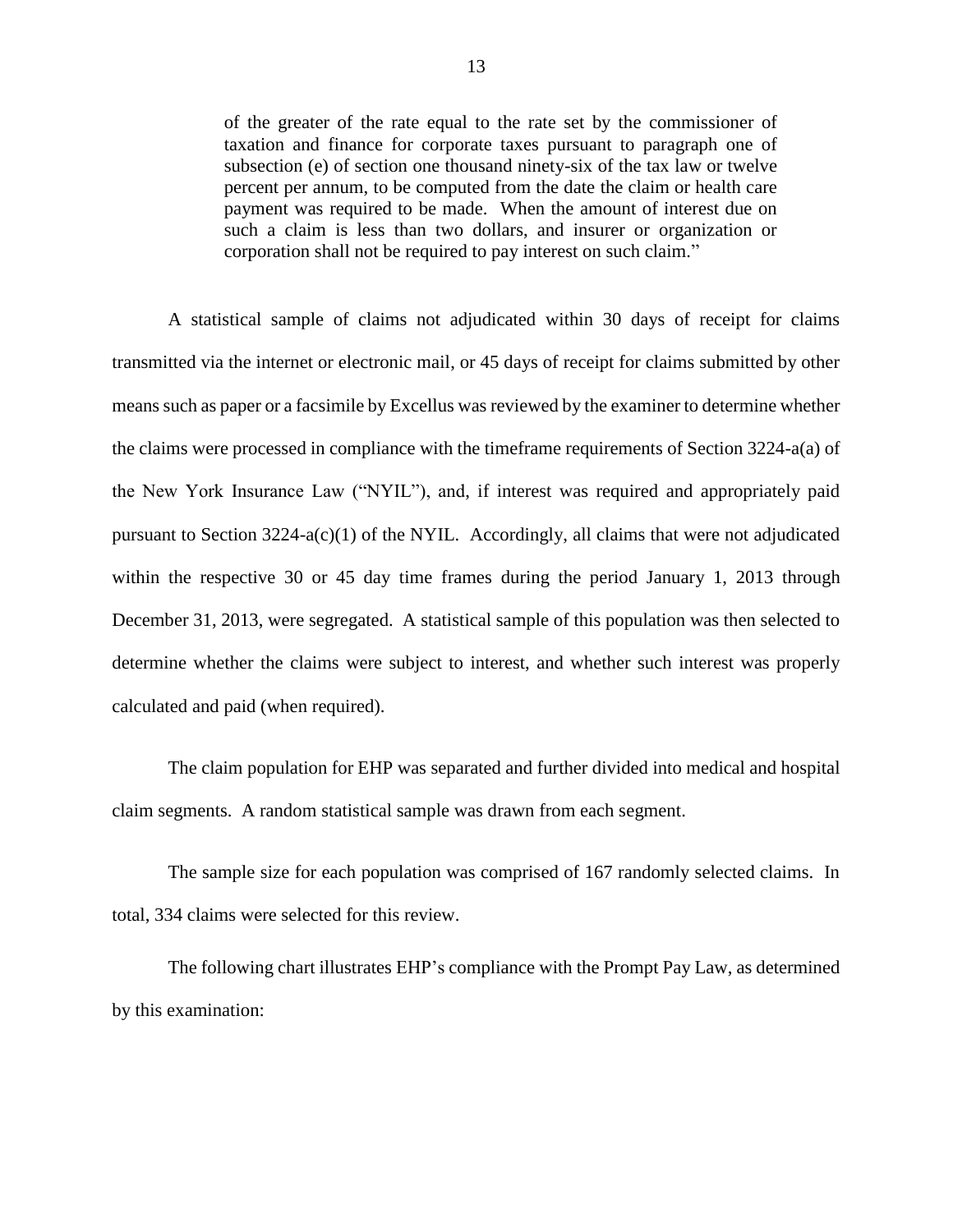|                                           | Medical<br>Claims | Hospital<br>Claims |
|-------------------------------------------|-------------------|--------------------|
| Total population of claims                | 16,474,958        | 3,964,044          |
| Population of claims paid past 30/45 days | 558,393           | 203,332            |
| Sample size                               | 167               | 167                |
| Number of claims with violations          | 115               | 42                 |
| <b>Calculated violation rate</b>          | 68.86%            | 25.15%             |
| <b>Upper violation limit</b>              | 75.89%            | 31.73%             |
| Lower violation limit                     | 61.84%            | 18.57%             |
| <b>Calculated claims in violation</b>     | 384,509           | 51,138             |
| Upper limit claims in violation           | 423,764           | 64,517             |
| Lower limit claims in violation           | 345,310           | 37,759             |

## **Summary of Violations of Section 3224-a(a) of the New York Insurance Law**

**Note**: The upper and lower violation limits represent the range of potential violation (e.g., if 100 samples were selected, the rate of violation would fall between these limits 95 times).

| Summary of Violations of Section $3224-a(c)(1)$ of the New York Insurance Law |
|-------------------------------------------------------------------------------|
|-------------------------------------------------------------------------------|

|                                                                             | Medical<br>Claims | Hospital<br>Claims |  |
|-----------------------------------------------------------------------------|-------------------|--------------------|--|
| Total population of claims                                                  | 16,474,958        | 3,964,044          |  |
| Population of claims paid past 30/45 days<br>that are eligible for interest | 514,038           | 184,581            |  |
| Sample size                                                                 | 167               | 167                |  |
| Number of transactions with violations                                      |                   | $\Omega$           |  |
| <b>Calculated violation rate</b>                                            | $.60\%$           | $0.00\%$           |  |
| Upper violation limit                                                       | 1.77%             | 0.00%              |  |
| Lower violation limit                                                       | 0.00%             | 0.00%              |  |
| <b>Calculated transactions in violation</b>                                 | 3,084             | 0                  |  |
| Upper limit transactions in violation                                       | 9.098             | 0                  |  |
| Lower limit transactions in violation                                       |                   |                    |  |

**Note**: The upper and lower violation limits represent the range of potential violation (e.g., if 100 samples were elected, the rate of violation would fall between these limits 95 times).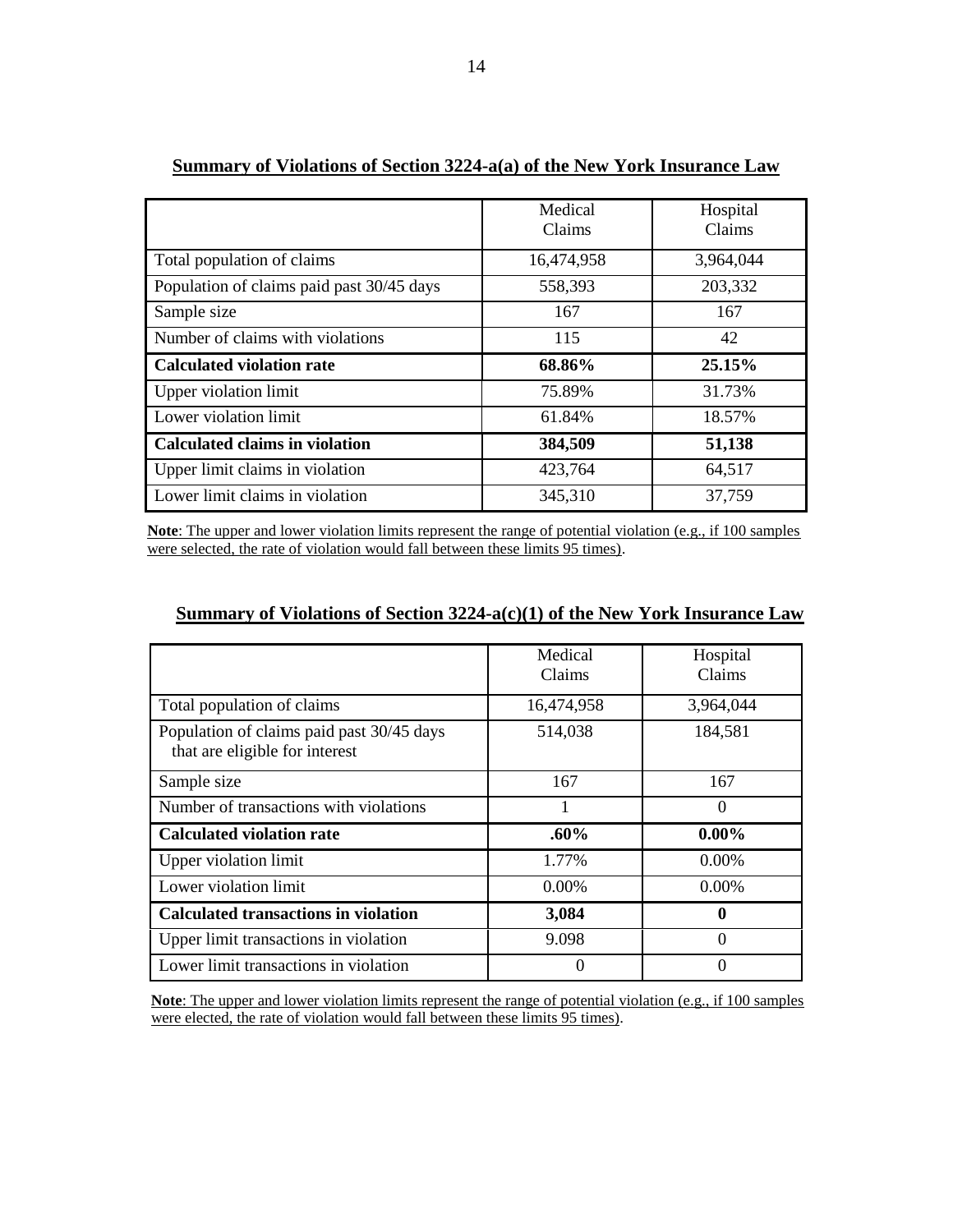21, 2013), which consisted of only those claims adjudicated over thirty days of receipt that were other means such as paper or a facsimile and/or which should have incurred interest of two dollars It should be noted that the extrapolated number of violations relates to the population of claims used for the sample (claims received during the period January 1, 2013 through December transmitted via the internet or electronic mail or forty-five days of receipt for claims submitted by or more based upon the examiner's calculations.

 five days for paper submission from the date of receipt for EHP consisted of 558,393 and 203,332 The population of claims adjudicated after thirty days for electronic submission or fortymedical and hospital claims, respectively, out of 16,474,958 and 3,964,044 medical and hospital claims processed, respectively, during the period under review.

 It is recommended that Excellus take steps to comply with the provisions of Section 3224 a(a) of the New York Insurance Law regarding the prompt payment of claims.

 It is also recommended that Excellus take steps to comply with the provisions of Section 3224-a(c) of the New York Insurance Law regarding the payment of interest on claims that were paid in violation of the aforementioned prompt payment standards.

 and requested additional information needed to determine liability to pay a claim. A review was also performed as to the manner in which EHP handled the denial of claims

Section 3224-a(b) of the New York Insurance Law states:

 "(b) In a case where the obligation of an insurer or an organization or seven of this chapter or article forty-four of the public health law to pay a claim or make a payment for health care services rendered is not reasonably clear due to a good faith dispute regarding the eligibility of a person for corporation licensed or certified pursuant to article forty-three or forty-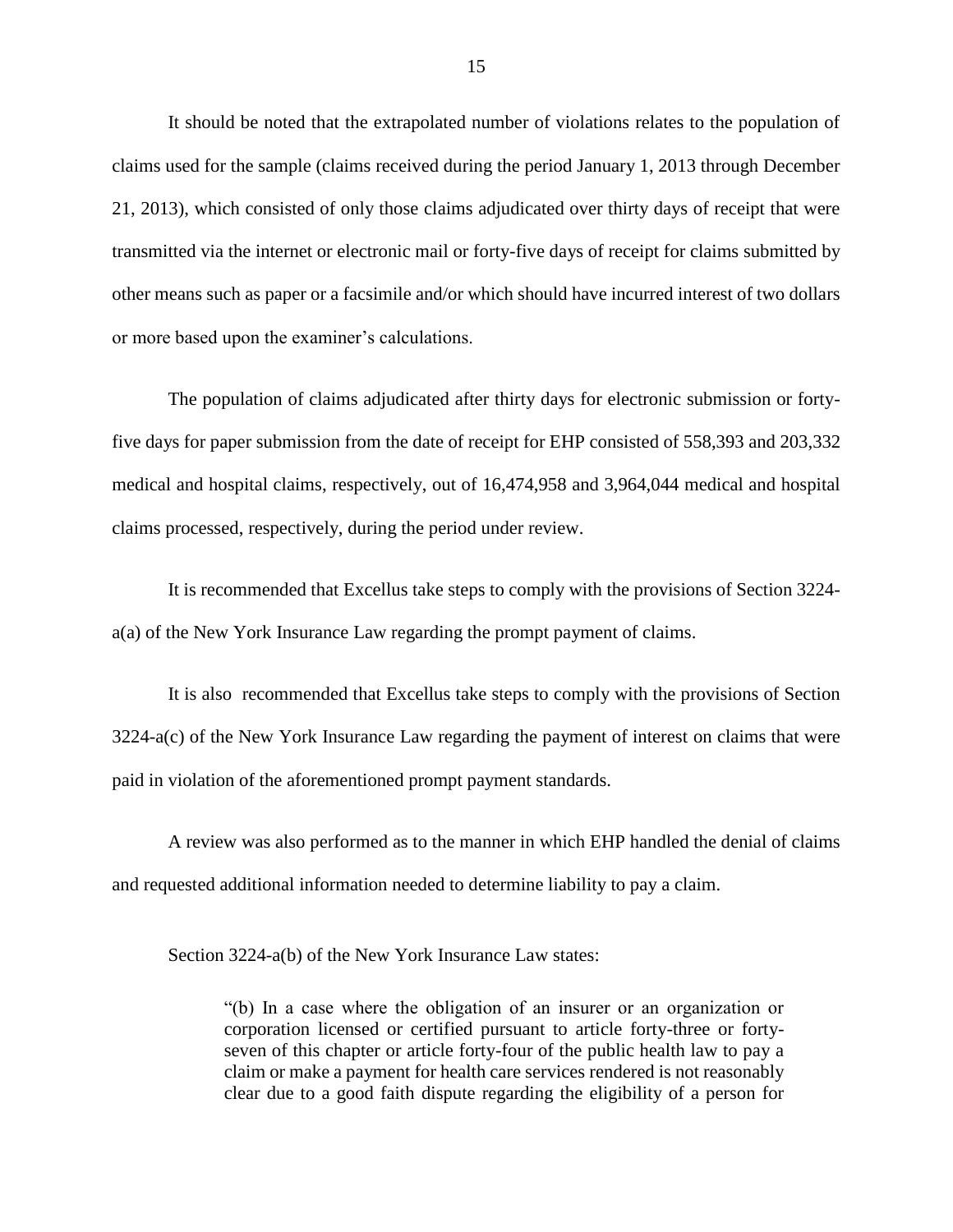coverage, the liability of another insurer or corporation or organization for provided, an insurer or organization or corporation shall pay any undisputed portion of the claim in accordance with this subsection and notify the policyholder, covered person or health care provider in writing within thirty all or part of the claim, the amount of the claim, the benefits covered under a contract or agreement, or the manner in which services were accessed or calendar days of the receipt of the claim:

 (1) that it is not obligated to pay the claim or make the medical payment, stating the specific reasons why it is not liable; or

 (2) to request all additional information needed to determine liability to pay the claim or make the health care payment. Upon receipt of the information for health care services denied pursuant to paragraph one of this subsection, an insurer or organization or corporation licensed or certified pursuant to requested in paragraph two of this subsection or an appeal of a claim or bill article forty-three or forty-seven of this chapter or article forty-four of the public health law shall comply with subsection (a) of this section."

 A statistical sample of claims denied more than 30 days after receipt by Excellus was reviewed to determine whether the denial/request for information exceeded the timeframe requirements of Section 3224-a(b) of the New York Insurance Law. Accordingly, all claims that were denied past 30 days after receipt during the period January 1, 2013 through December 31, 2013, were segregated. A statistical sample of this population was then selected to determine whether the claims were adjudicated within the parameters of the aforementioned statute.

 The following chart illustrates EHP's compliance with Section 3224-a(b) of the New York Insurance Law, as determined by this examination: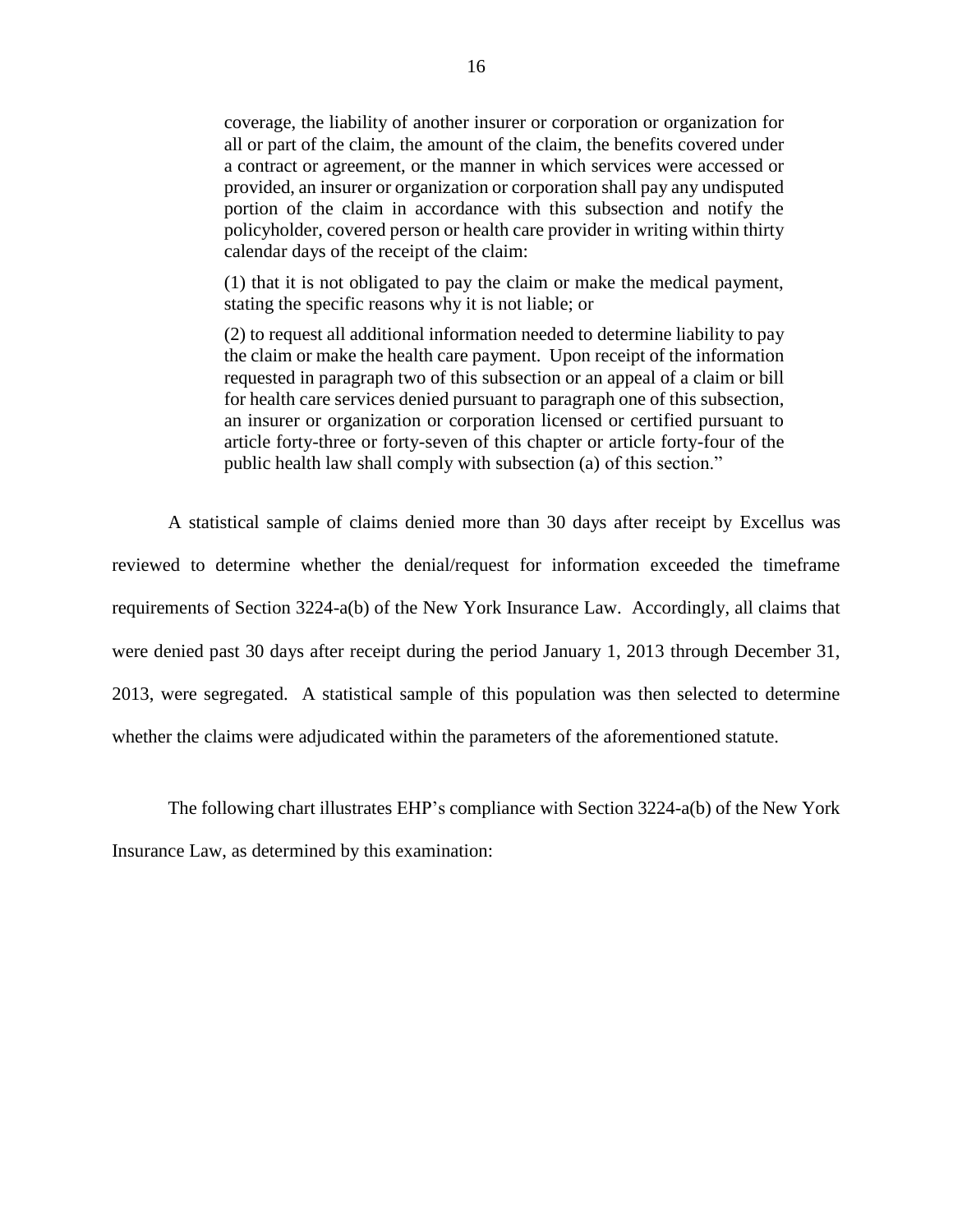|                                               | Medical    | Hospital  |  |
|-----------------------------------------------|------------|-----------|--|
|                                               | Claims     | Claims    |  |
| Total population of claims                    | 16,474,958 | 3,964,044 |  |
| Population of claims adjudicated over 30 days | 455,324    | 103,929   |  |
| Sample size                                   | 167        | 167       |  |
| Number of claims with violations              | 113        | 112       |  |
| <b>Calculated violation rate</b>              | 67.66%     | 67.07%    |  |
| Upper violation limit                         | 74.76%     | 74.19%    |  |
| Lower violation limit<br>60.57%               |            | 59.94%    |  |
| <b>Calculated claims in violation</b>         | 308,072    | 69,705    |  |
| Upper limit claims in violation               | 340,400    | 77,105    |  |
| Lower limit claims in violation               | 275,790    | 62,295    |  |

**Summary of Violations of Section 3224-a(b) of the New York Insurance Law** 

**Note**: The upper and lower violation limits represent the range of potential violation (e.g., if 100 samples were selected, the rate of violation would fall between these limits 95 times).

 claims used for the sample, which consisted of only those claims that were denied more than thirty It should be noted that the extrapolated number of violations relates to the population of days from receipt.

 The population of claims denied more than thirty days from the date of receipt for EHP consisted of 455,324 and 103,929 medical and hospital claims, respectively, out of 16,474,958 and 3,964,044 medical and hospital claims processed, respectively, during the period under review.

 It is recommended that Excellus take steps to comply with the provisions of Section 3224-a(b) of the New York Insurance Law regarding the denial of claims.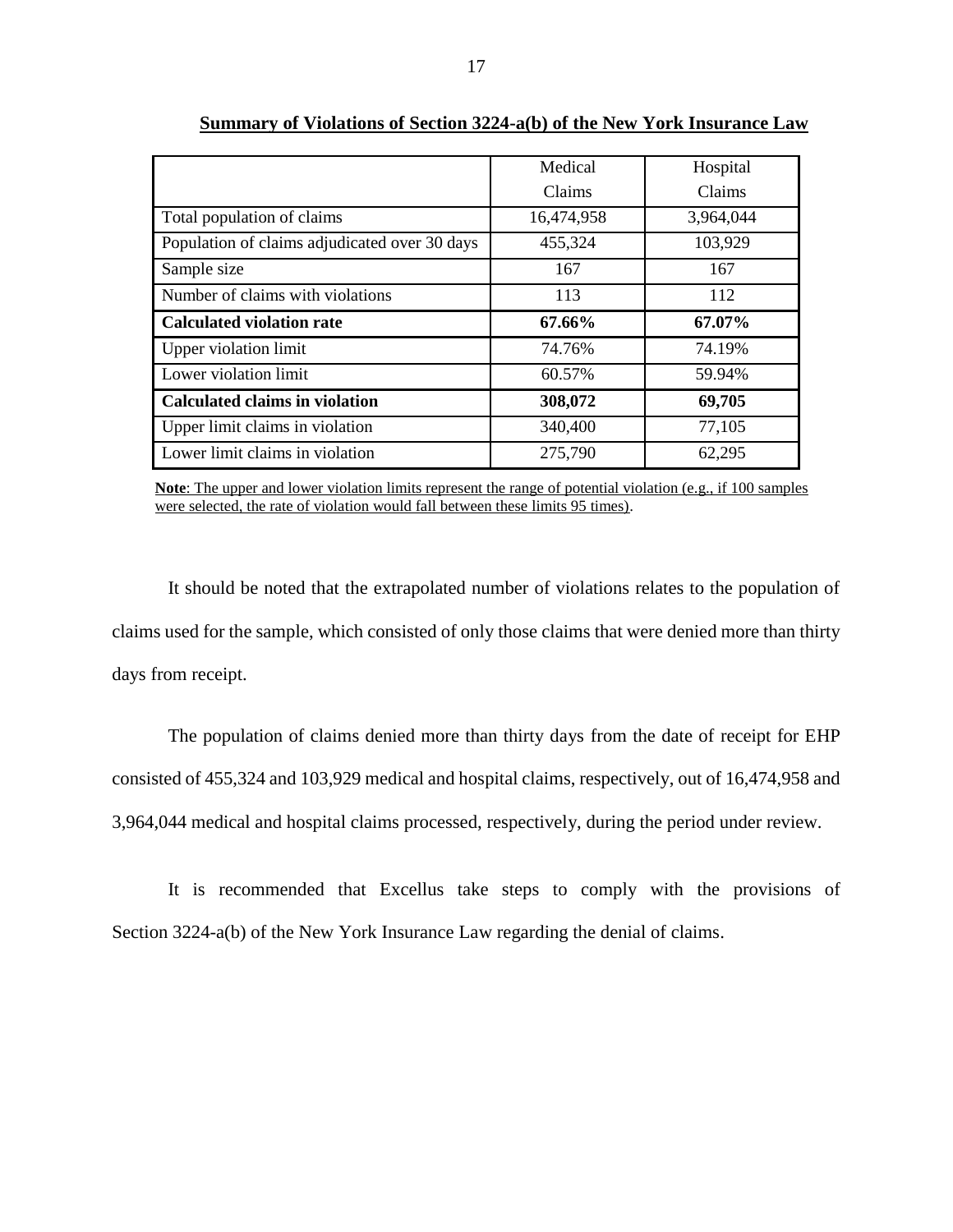#### **6. EXPERIENCE RATING**

<span id="page-19-0"></span> In order to determine whether Excellus was following the requirements of its filed experience rating plan with regard to the rating of its large group experience rated polices, a review was performed of experience rated policies renewed during the period January 1, 2013 through December 31, 2013.

 There were a total of 1,241 experience rated large groups renewed during the period under review. Of those 1,241 groups, only 446 groups had group specific renewal rates calculated using Excellus' experience rating plan. These groups had a base experience plan (BEP) of 100 contracts or more. The remaining 795 groups had renewal rates calculated by a block rating methodology where a single overall renewal percentage increase was calculated and applied to the entire block rated group using the experience of all insureds in the groups.

 A sample of 167 policies with a Base Experience Period (BEP) Average Contract of 100 contracts or more was selected for review.

Part  $52.40(g)(1)$  of Insurance Regulation No. 62 (11 NYCRR 52) states in part:

 "(g) The following rules shall apply to the adjustment of the rate of premium based on the experience of any contract of master group insurance as provided for under section 4305(a), (b) or (c) of the Insurance Law:

 (1) Contracts of master group insurance may be experience-rated only in accordance with a formula or plan previously furnished to the department. Such formula or plan shall include a retention designed to provide for a contribution to surplus."

 The review of the sample files found that the initial base rate that is used as a starting point of the process of determining the group's renewal premium was adjusted downward on 133 out of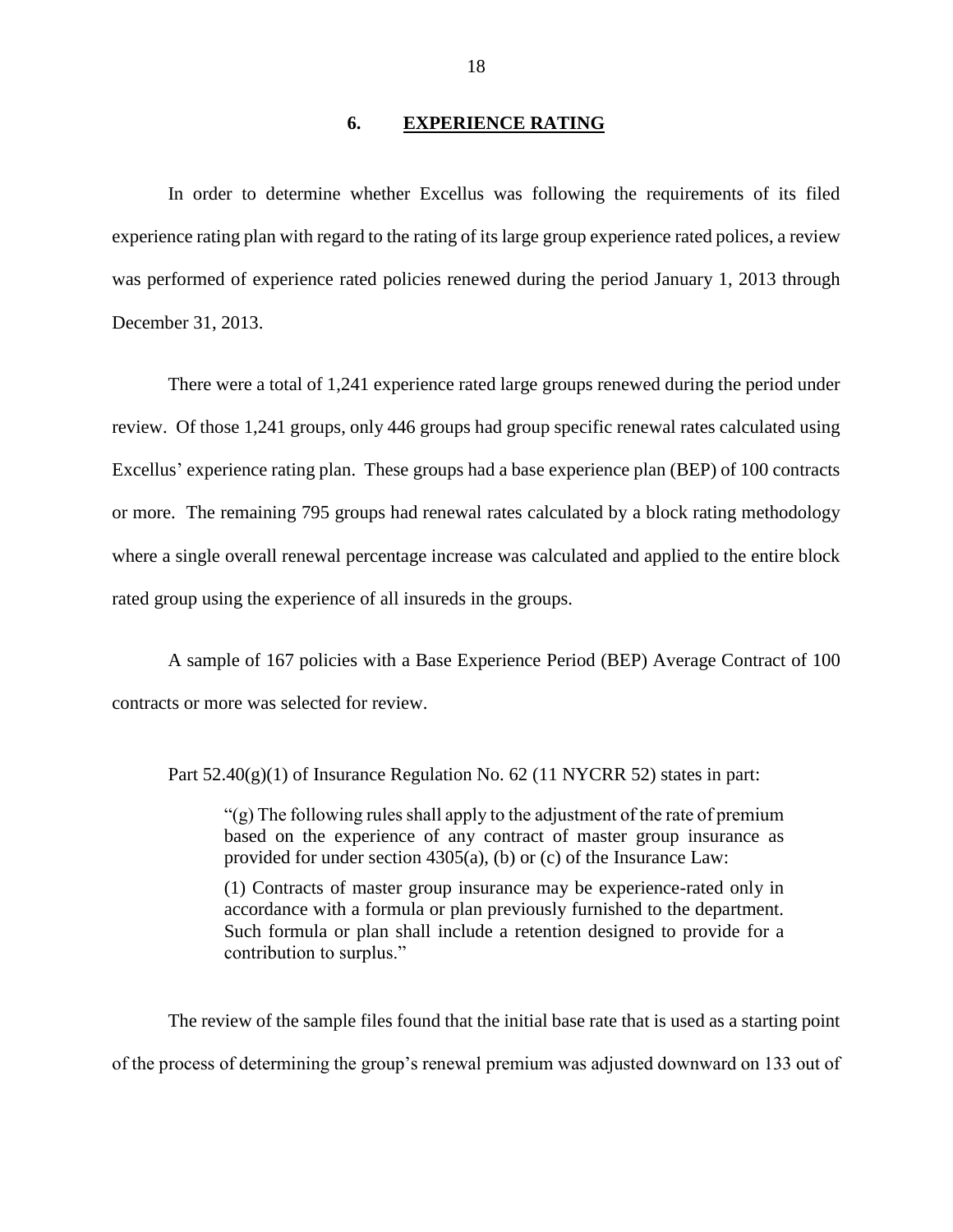<span id="page-20-0"></span> 167 policies reviewed to arrive at the rate negotiated with the group based on parameters that were outside of the approved formula.

 Based on this violation rate, it is estimated that 355 out of the total experienced rated population of 446 groups were not rated in compliance with the approved formula on file with the Department, with an upper limit of 382 claims in error and a lower limit of 328.

Law and Part 52.40(g)(1) of Insurance Regulation No. 62 (11 NYCRR 52) by experience rating policies only in accordance with a formula or plan approved by the Department. It is recommended that Excellus comply with Section 4308(b) of the New York Insurance

#### **7. UTILIZATION REVIEW**

 Sections 4902, 4903 and 4904 of the New York Insurance Law set forth the minimum utilization review agents. Comparable sections of Article 49 of the New York Public Health Law contain the same requirements for Excellus' line-of-business HMO policies. The findings detailed utilization review program standards and requirements of utilization review determinations for prospective, concurrent and retrospective reviews and appeals of adverse determinations by herein refer to the New York Insurance Law. However, unless otherwise noted, the violations are applicable to the comparable statutory citations of Article 49 of the New York Public Health Law (for the Excellus line of business HMO).

 Excellus provided a listing of 3,734 utilization review appeal files closed from January 1, 2013 to December 31, 2013. From this listing 167 utilization review files were selected for review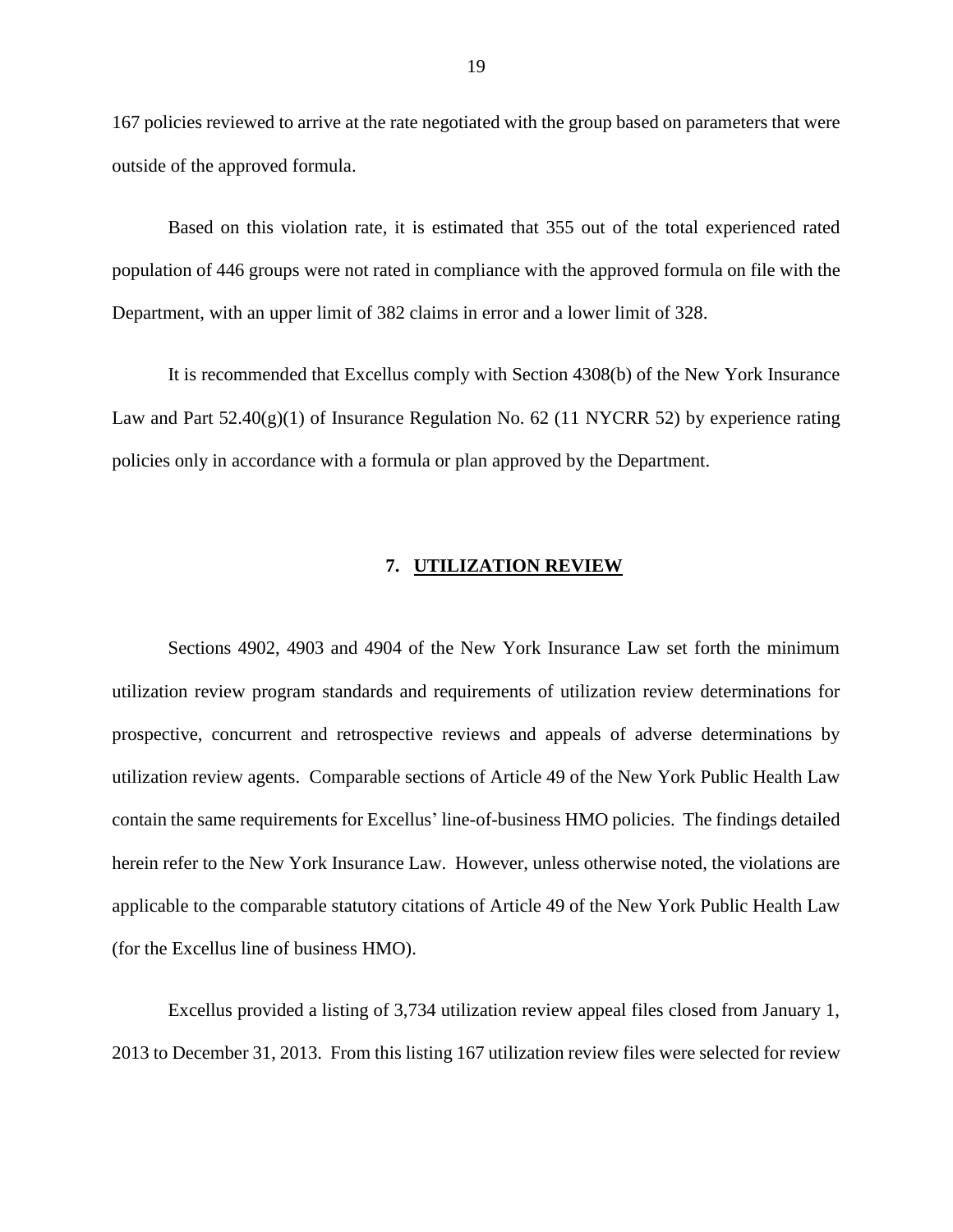by the examiner. The initial utilization review determinations for each of these files were also requested for review.

 For the period January 1, 2013 to December 31, 2013 there were 306,485 prospective, concurrent or retrospective utilization review cases closed by Excellus or its third party administrators.

The files encompass utilization reviews and utilization review appeals performed by Excellus and its third party administrators Healthplex, CareCore National and Palladian Health.

Section 4903(b) of the New York Insurance Law states:

 "A utilization review agent shall make a utilization review determination involving health care services which require pre-authorization and provide notice of a determination to the insured or insured's designee and the insured's health care provider by telephone and in writing within three business days of receipt of the necessary information."

 There were four (4) instances where a utilization review determination which requires pre-authorization was not completed within three business days.

 Based on the error rate from the review of the 167 cases sampled it is estimated, that on 7,341 out of a total population of 306,485 utilization review cases, a utilization review determination was not conducted within three business days for a case requiring pre-authorization, in violation of the above law, with an upper limit of 14,448 utilization review cases estimated as being in error and a lower limit of 234 cases in error.

 It is recommended that Excellus and its third-party administrators comply with the requirements of Section 4903(b) of the New York Insurance Law.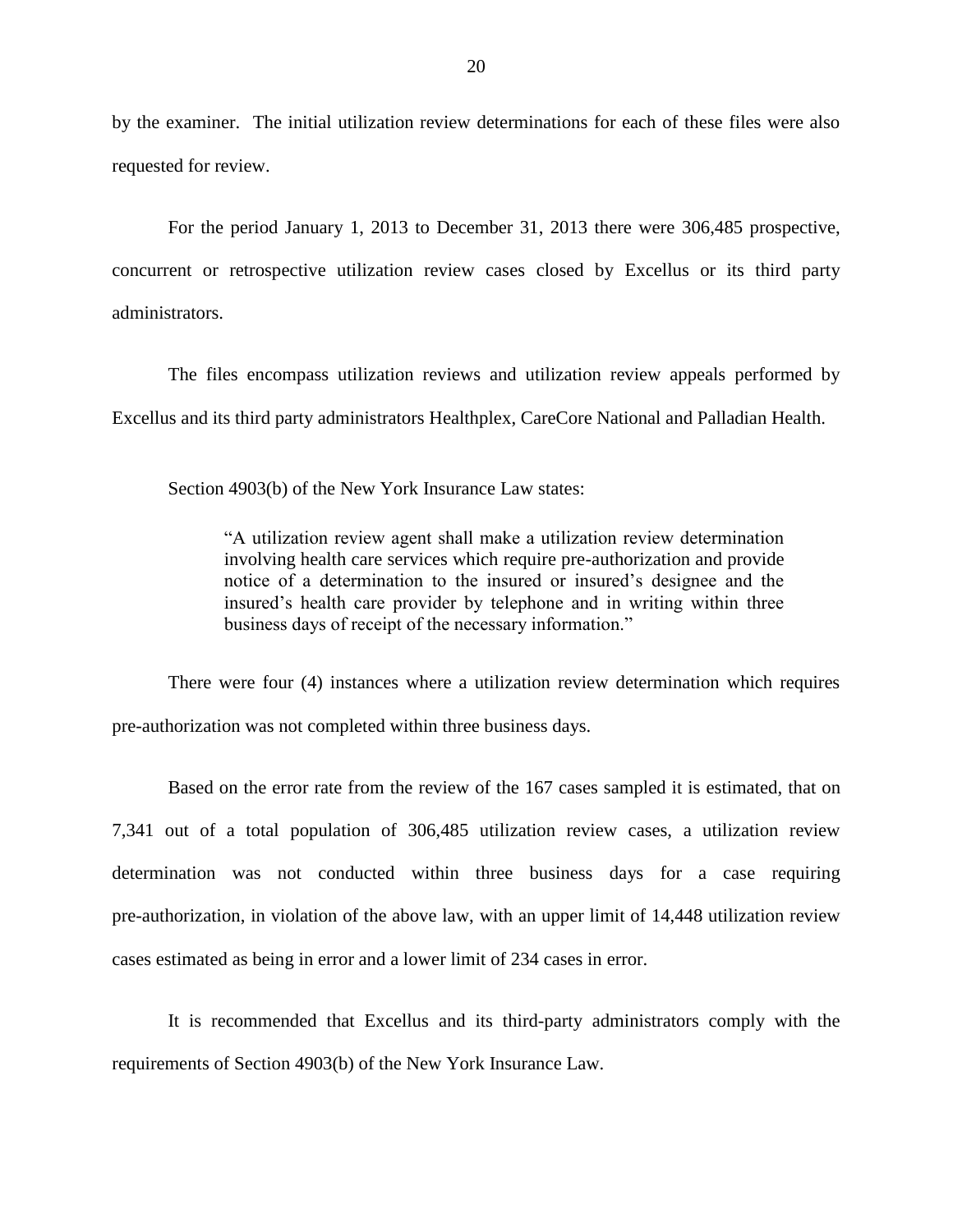Section 4903(c) of the New York Insurance Law states in part:

 "A utilization review agent shall make a determination involving continued or extended health care services, additional services for an insured undergoing a course of continued treatment prescribed by a health care admission, and shall provide notice of such determination to the insured or the insured's designee, which may be satisfied by notice to the insured's health care provider, by telephone and in writing within one business day provider, or home health care services following an inpatient hospital of receipt of the necessary information…"

 There was one instance (1) where a utilization review determination which requires continued or extended health care services was not completed within one business day.

 1,839 out of a total population of 306,485 utilization review cases, a utilization review determination which requires continued or extended health care services was not done within one Based on the error rate from the review of the 167 cases sampled it is estimated, that on business day, in violation of the above law, with an upper limit of 5,425 utilization review cases estimated as being in error and a lower limit of zero (0) cases in error.

 It is recommended that Excellus and its third-party administrators comply with the requirements of Section 4903(c) of the New York Insurance Law.

Section 4903(d) of the New York Insurance Law states:

 "A utilization review agent shall make a utilization review determination involving health care services which have been delivered within thirty days of receipt of the necessary information."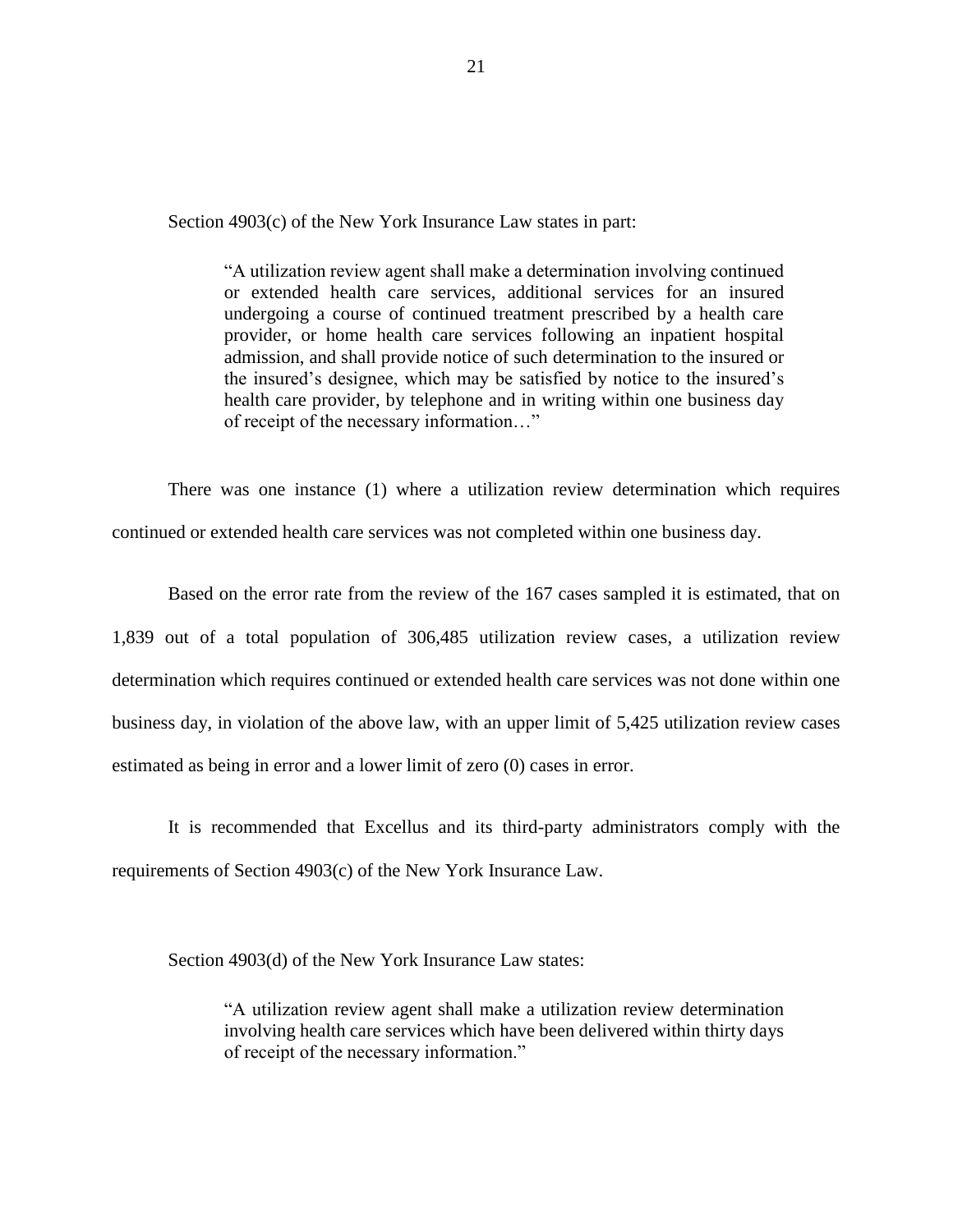There were twelve (12) instances, where a utilization review determination involving health care services which have been delivered was not completed within thirty days.

 Based on the error rate from the review of the 167 cases sampled it is estimated that on a calculated basis, there were 22,023 out of the total population of 306,485 utilization review cases where a utilization review determination was not calculated within thirty days for cases where health care services have been delivered, in violation of the above law. The review estimate indicated an upper limit of 34,027 cases in error and a lower limit of 10,018 cases in error.

 It is recommended that Excellus and its third-party administrators comply with the requirements of Section 4903(d) of the New York Insurance Law.

Section 4903(e) of the New York Insurance Law states in part:

 "(e) Notice of an adverse determination made by a utilization review agent shall be in writing…"

 There was one instance where a written notice of adverse determination was not sent to the insured.

 1,839 out of a total population of 306,485 utilization review cases, a written notice of adverse 5,425 utilization review cases were estimated as being in error and a lower limit of zero (0) cases Based on the error rate from the review of the 167 cases sampled it is estimated, that on determination was not sent to the insured, in violation of the above law, with an upper limit of in error.

 It is recommended that Excellus and its third-party administrators comply with the requirements of Section 4903(e) of the New York Insurance Law.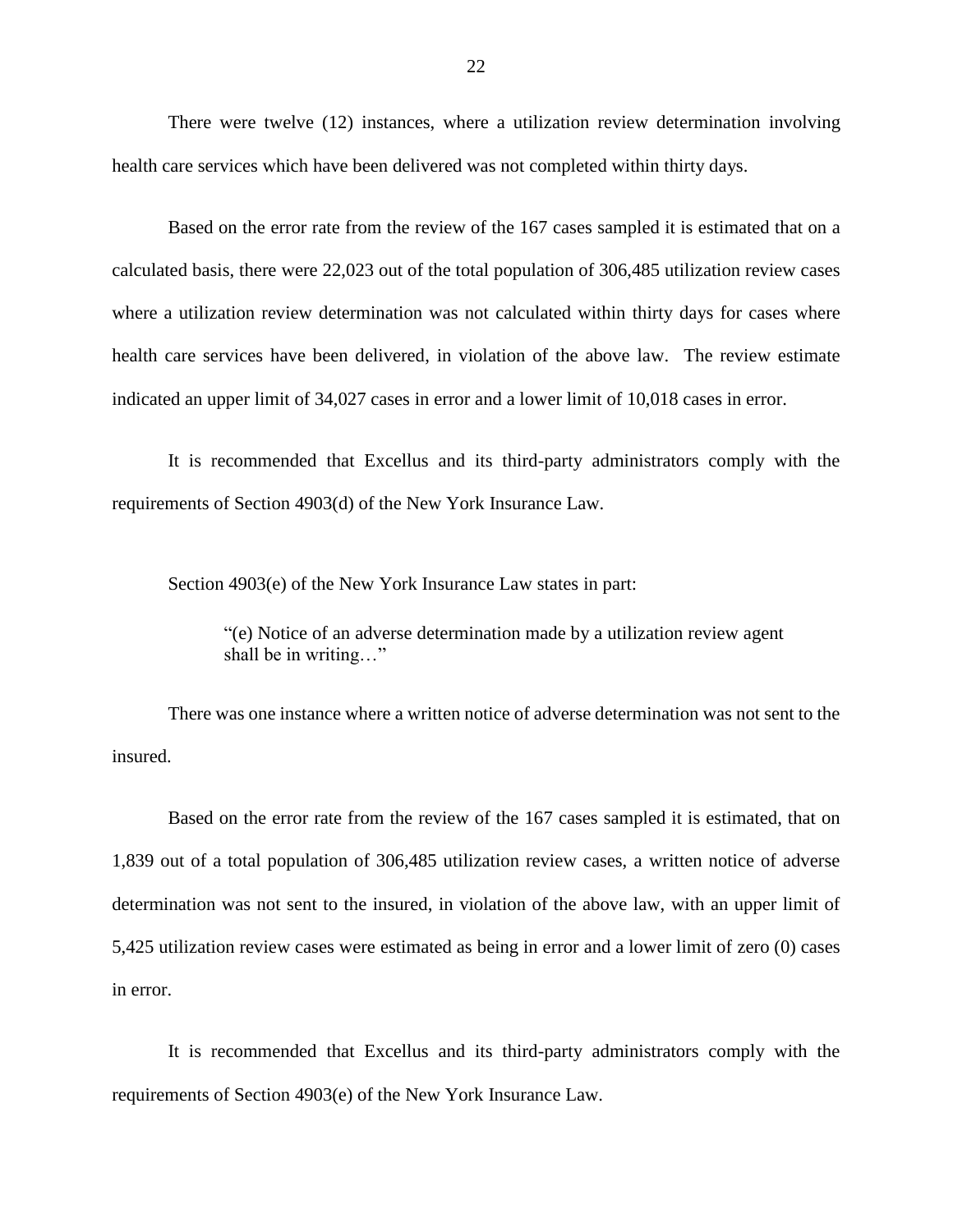Section 4904(c) of the New York Insurance Law states in part:

 "…The utilization review agent must provide written acknowledgement of the filing of the appeal to the appealing party within fifteen days of such appeal…"

 There were thirty-five (35) instances where a written notice of acknowledgment of an appeal was not sent to the appealing party.

 Based on a review of the 167 cases sampled it is estimated, on a calculated rate basis, there were 783 out of the total population of 3,734 utilization appeal review cases in which a written notice of acknowledgement of appeal was not sent to the appealing party within fifteen days of the filing of such appeal, in violation of the above law. The review estimated an upper limit of 1,013 cases in error and a lower limit of 552 cases in error.

 It is recommended that Excellus and its third-party administrators comply with the requirements of Section 4904(c) of the New York Insurance Law.

 The high number of cases noted above, where Excellus failed to send an acknowledgement letter of the filing of an appeal was due to a change in policy instituted in 2009. Participating hospitals were offered three levels of appeal related to level of care disputes involving inpatient reviews done on a retrospective basis. These appeals have no member liability and are filed by providers on their own behalf. The disputes involve payment at an "observation rate" versus a "full inpatient rate". The facility contracts offer two levels of appeal and dispute resolution process (DRA). Facilities also have an option to use the external appeal process under New York Insurance Law and Public Health Law Article 49 in lieu of a level 2 appeal and a DRA. In addition, appeal time frames are different from those included in Article 49. Excellus did not send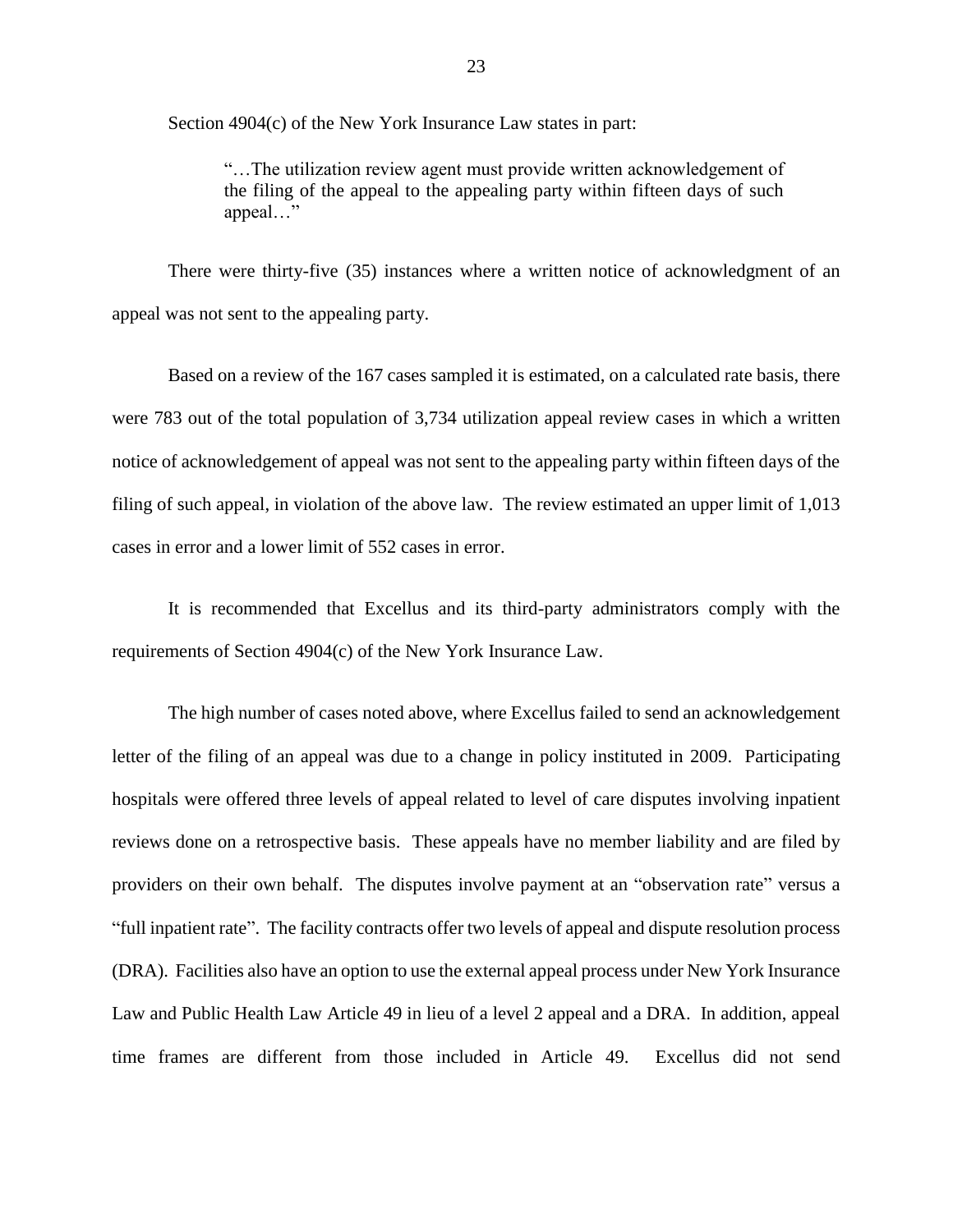<span id="page-25-0"></span> acknowledgement letters to members on these disputes in order to avoid confusion for the member and because they were not involved in the appeal.

 acknowledgement letters to its members because the member always has the right to file an appeal, In 2014, the Department's Consumer Assistance Unit advised Excellus that it should send even though the member is not involved in the appeal and has no member liability. Excellus began sending acknowledgement letters to members in these cases beginning in November 2014.

#### **8. GRIEVANCES AND APPEALS**

 Section 4802 of the New York Insurance Law sets forth the minimum requirements of grievance and appeals procedures for insurers which offer a managed care product. Excellus offers managed care products through a line of business HMO.

 Excellus provided a listing of 2,980 grievances closed from January 1, 2013 to December 31, 2013. Of the 2,980 grievances, 129 went to a second level grievance appeal. An initial sample of 167 files was selected for review. Twelve (12) of the 167 files reviewed went to a second level grievance appeal. The following are the examiner's findings.

Section 4802(d) of the New York Insurance Law states in part:

 "(d) Within fifteen business days of receipt of the grievance, the insurer shall provide written acknowledgment of the grievance, including the name, address and telephone number of the individual or department designated by the insurer to respond to the grievance…"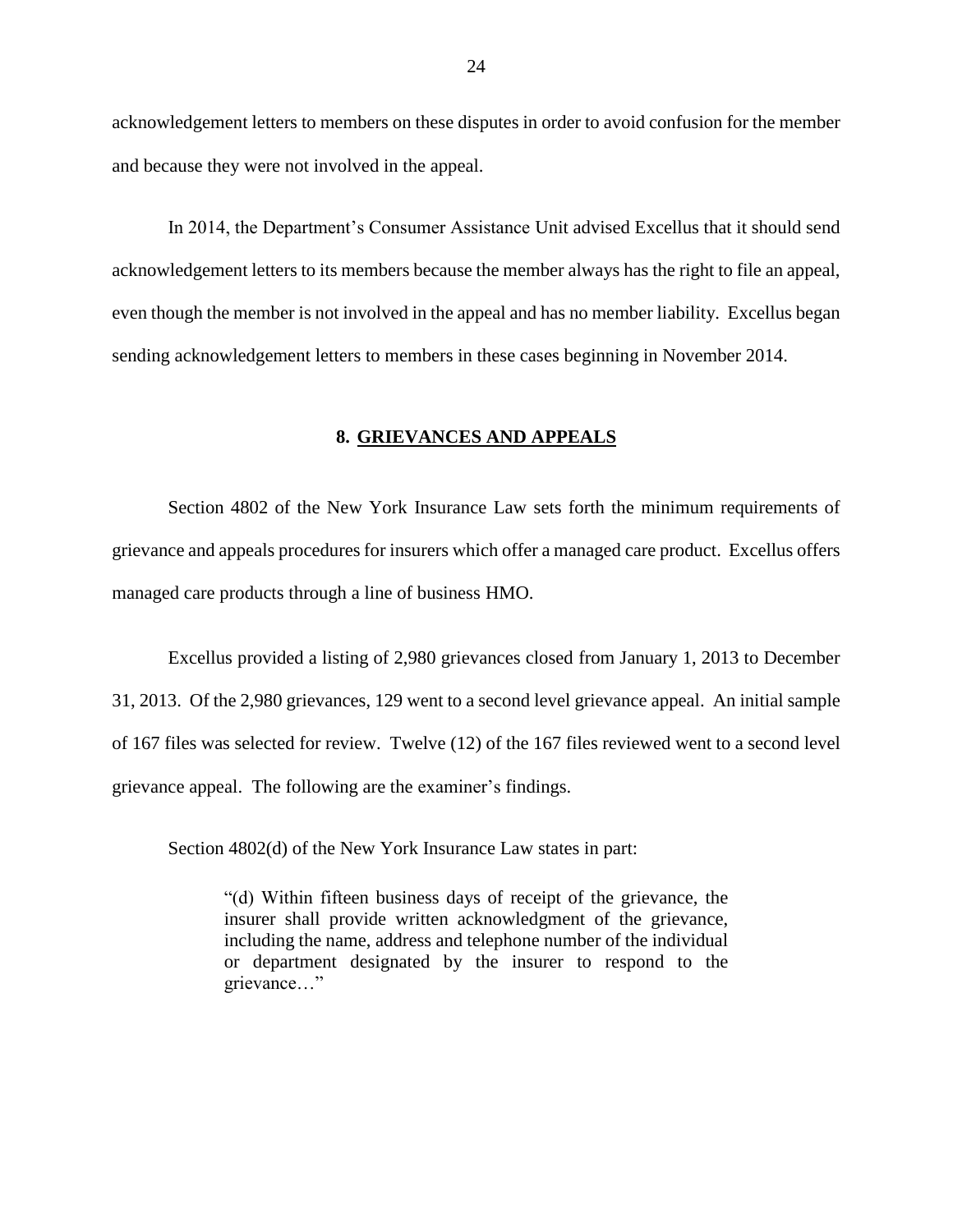In twenty-seven (27) out of 167 cases reviewed, Excellus failed to acknowledge receipt of of the New York Insurance Law. the grievance within 15 business days of receipt of the grievance, in violation of Section 4802(d)

 Based on the error rate from the review of the 167 grievance cases sampled it is estimated that on 482 out of a total population of 2,980 grievance cases, a written acknowledgement letter was not sent within fifteen business days, in violation of the above law. The review indicated an estimate of an upper limit of 648 cases in error and a lower limit of 315 cases in error.

 New York Insurance Law by acknowledging receipt of all grievances within 15 business days of receipt of the grievance. It is recommended that Excellus comply with the requirements of Section 4802(d) of the

Section  $4802(d)(2)$  of the New York Insurance Law states in part:

 (d)"…All grievances shall be resolved in an expeditious manner, (2)thirty days after the receipt of all necessary information in the case of requests for referrals or determinations concerning whether and in any event, no more than: a requested benefit is covered pursuant to the contract…"

 In nineteen (19) out of 167 cases reviewed, Excellus failed to resolve the grievance and issue a determination letter within 30 days of receipt of all necessary information, in violation of Section 4802(d)(2) of the New York Insurance Law.

 that on 339 out of the total population of 2,980 grievance cases, Excellus failed to resolve the grievance and issue a determination letter within 30 days of receipt of all necessary information, Based on the error rate from the review of the 167 grievance cases sampled it is estimated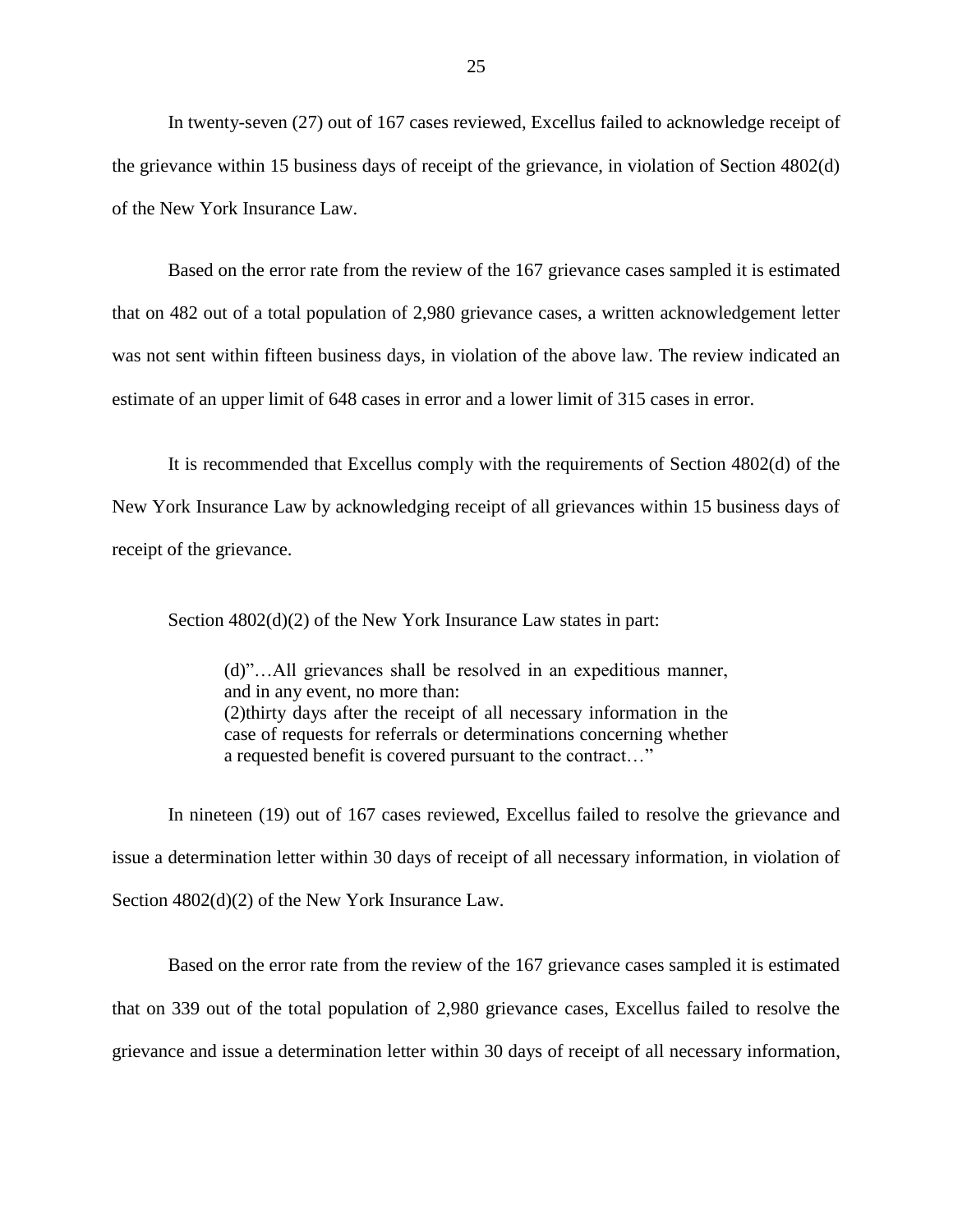in violation of the above law. The review estimated an upper limit of 482 cases in error and a lower limit of 195 cases in error.

 It is recommended that Excellus comply with the requirements of Section 4802(d)(2) of the New York Insurance Law by resolving all grievances and issuing determination letters within 30 days of receipt of all necessary information.

Section 4802(i) of the New York Insurance Law states in part:

 shall provide written acknowledgment of the appeal, including the name, address and telephone number of the individual designated by the insurer to respond to the appeal and what additional information, if any, must be provided in order for the insurer to render a "(i) Within fifteen business days of receipt of the appeal, the insurer decision."

 In one (1) out of 167 cases reviewed, Excellus failed to acknowledge receipt of the appeal within 15 business days of receipt of the appeal, in violation of Section 4802(i) of the New York Insurance Law.

 that on eighteen (18) out of the total population of 2,980 grievance cases, Excellus failed to acknowledge receipt of an grievance appeal within 15 business days of receipt of the appeal, in Based on the error rate from the review of the 167 grievance cases sampled it is estimated violation of the above law. The review estimated an upper limit of 53 cases in error.

 It is recommended that Excellus comply with the requirements of Section 4802(i) of the New York Insurance Law by acknowledging receipt of all appeals within 15 business days of receipt of the appeal.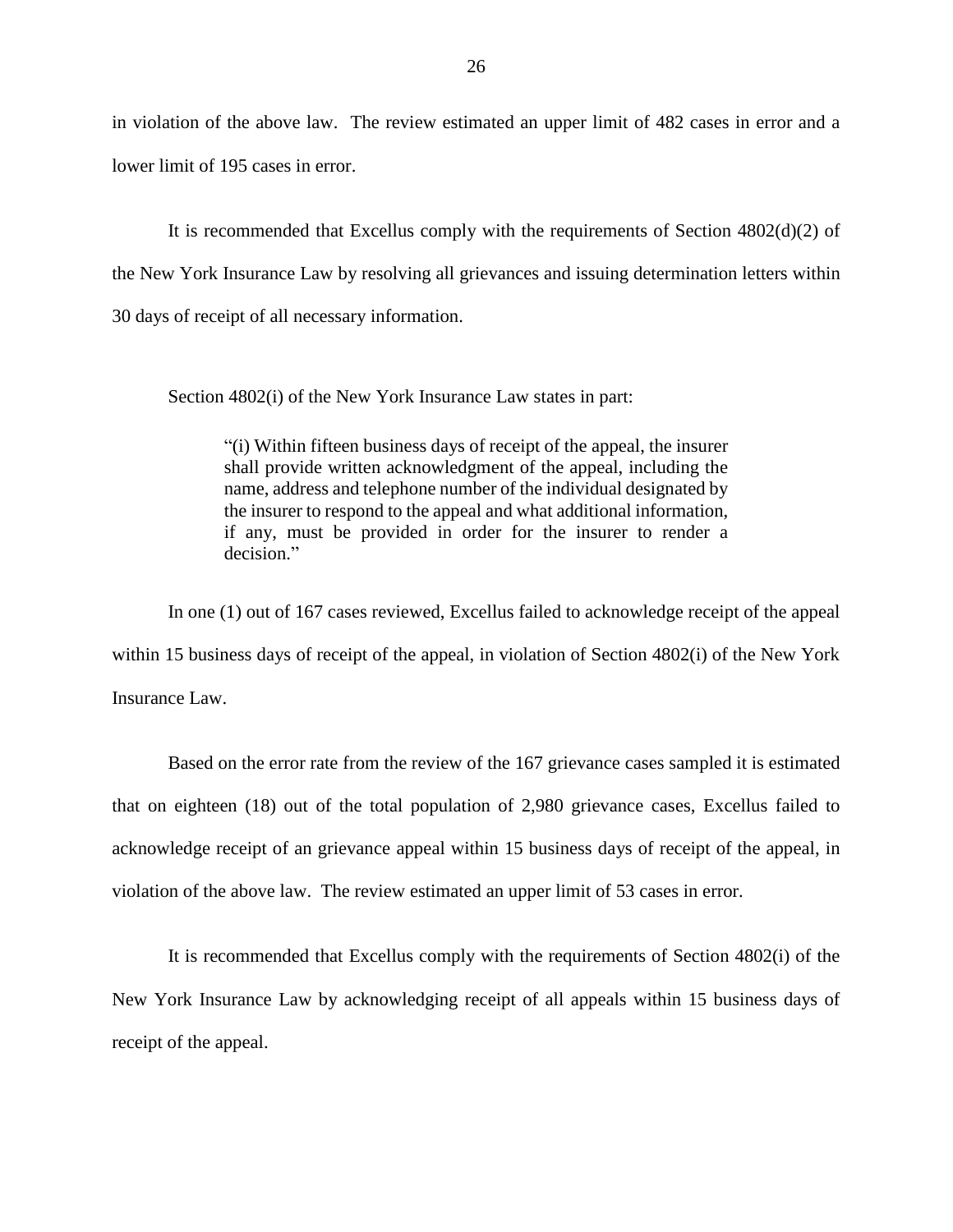Section  $4802(k)(2)$  of the New York Insurance Law states:

 "(k) The insurer shall seek to resolve all appeals in the most expeditious manner and shall make a determination and provide (2) thirty business days after the receipt of all necessary information notice no more than: in all other instances."

 In one (1) out of 167 cases reviewed, Excellus failed to resolve the appeal and issue a determination letter within 30 days of receipt of all necessary information, in violation of Section  $4802(k)(2)$  of the New York Insurance Law.

 the appeal and issue a determination letter within 30 days of receipt of all necessary information, Based on the error rate from the review of the 167 grievance cases sampled it is estimated that on eighteen (18) out of the total population of 2,980 grievance cases, Excellus failed to resolve in violation of the above law. The review estimated an upper limit of 53 cases in error.

It is recommended that Excellus comply with the requirements of Section  $4802(k)(2)$  of the New York Insurance Law by resolving all appeals and issuing determination letters within 30 days of receipt of all necessary information.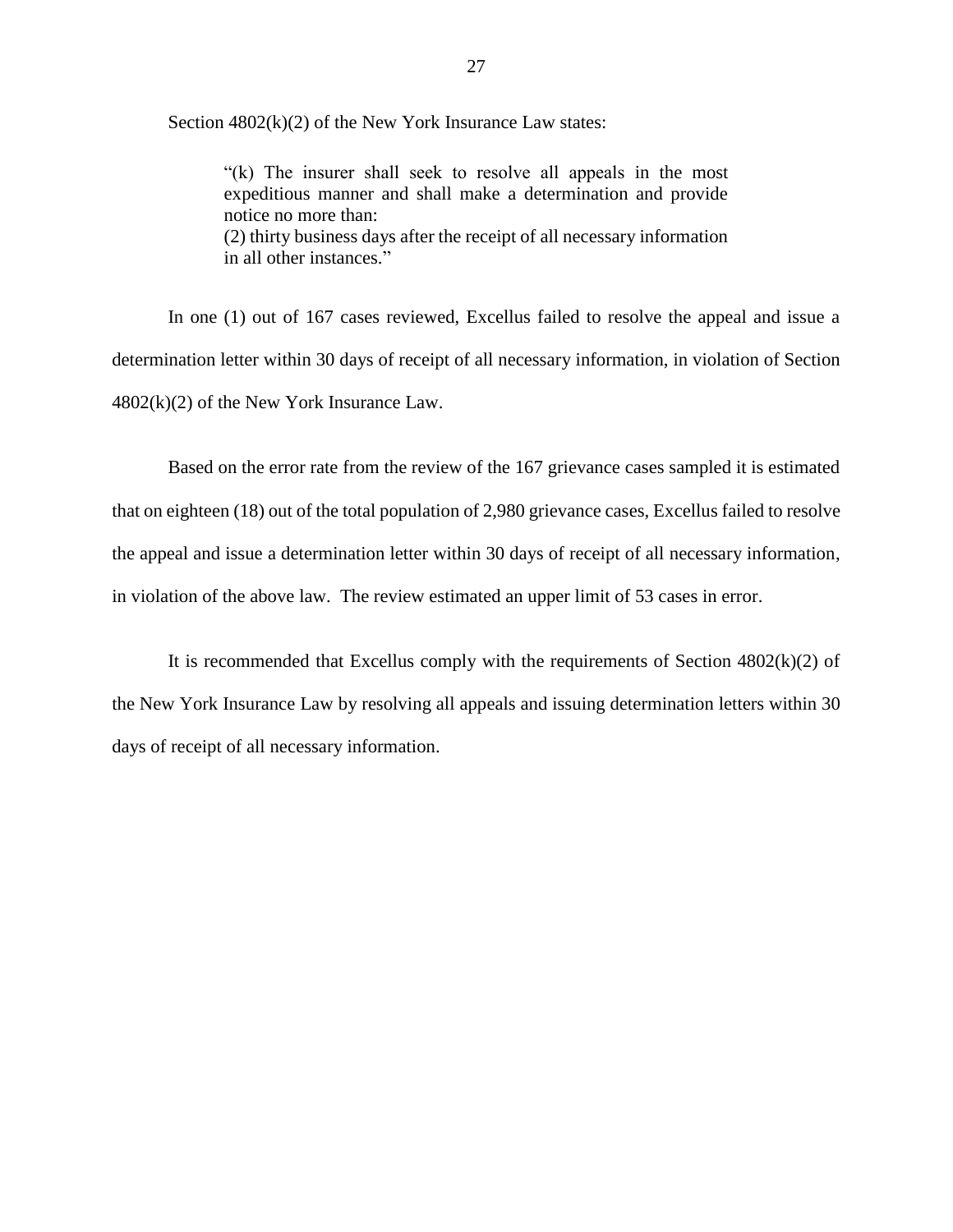### **9. COMPLIANCE WITH PRIOR REPORT ON EXAMINATION**

<span id="page-29-0"></span> Excellus Health Plan, Inc.'s prior report on examination as of December 31, 2007, contained the following nineteen (19) comments and recommendations pertaining to market conduct items (page number refers to the prior report on examination):

1. It is recommended that the Plan enhance its procedures to ensure it 5 2. It is recommended that Excellus abide by its Large Group Experience 6 3. It is recommended that the Plan take steps to ensure that those claims  $\frac{7}{7}$  subscriber contracts by sending formal denials in the circumstance that additional information is not received after a request for such has been Department of Labor Regulation No. 29 CFR (2560.503- **ITEM NO. PAGE NO.**  Facilitation of Examination facilitates examination requests completely and in a timely manner. *The Plan has complied with this recommendation.*  Underwriting and Rating Rated Formula filed with and approved by the Department. *The Plan has not complied with this recommendation. A similar recommendation is contained herein.*  Claims requiring manual pricing are priced accurately. *The Plan has complied with this recommendation.*  4. It is recommended that the Plan follow the procedures defined in its 8 made. *The Plan has complied with this recommendation.*  5. It is also recommended that the United States Department of Labor be 9 requested to clarify the applicability to health insurers of United States  $1(f)(2)(iii)(B)$ , prior to the implementation of PPACA.

*The Plan has complied with this recommendation.*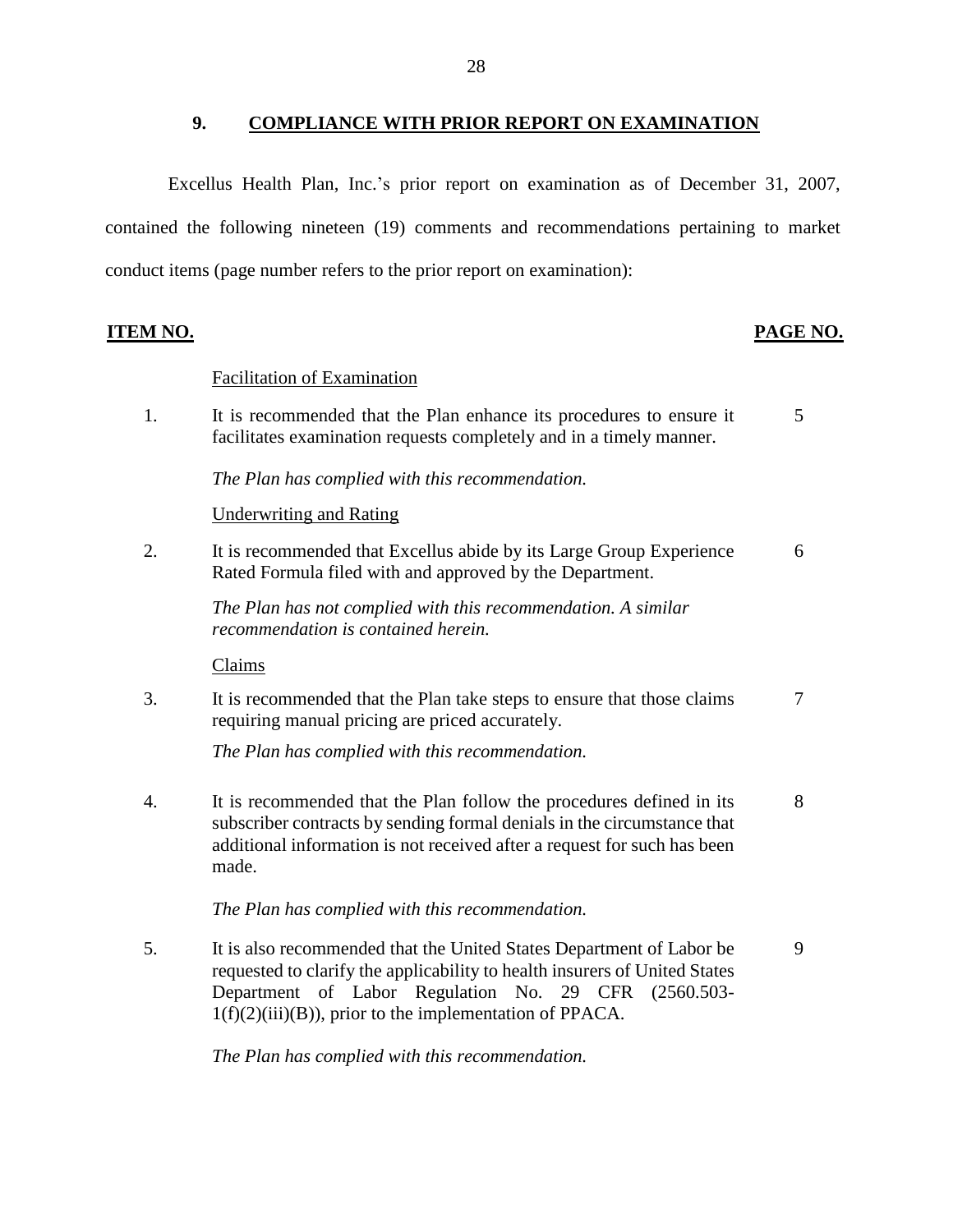| ITEM NO. |                                                                                                                                                                                                                                                                                                                           | PAGE NO. |
|----------|---------------------------------------------------------------------------------------------------------------------------------------------------------------------------------------------------------------------------------------------------------------------------------------------------------------------------|----------|
| 6.       | It is recommended that Excellus comply with the requirements of<br>Section $4303(a)(2)$ of the New York Insurance Law.                                                                                                                                                                                                    | 9        |
|          | The Plan has complied with this recommendation.                                                                                                                                                                                                                                                                           |          |
| 7.       | It is recommended that Excellus send denial notices to the insured<br>school systems, in those instances where claims have been denied as a<br>result of the school system's failure to submit an accident report form<br>as required under the policy.                                                                   | 10       |
|          | The Plan has complied with this recommendation.                                                                                                                                                                                                                                                                           |          |
|          | <b>Explanation of Benefits Statements</b>                                                                                                                                                                                                                                                                                 |          |
| 8.       | It is recommended that Excellus comply with the requirements of<br>Section 3234(a) of the New York Insurance Law and send explanation<br>of benefits statements to members when those members have<br>purchased pharmaceutical drugs and either co-insurance or a<br>deductible is involved, or when an EOB is requested. | 11       |
|          | The Plan has complied with this recommendation.                                                                                                                                                                                                                                                                           |          |
| 9.       | It is recommended that Excellus issue Explanation of Benefit<br>statements that contain all of the information that is required under<br>Section 3234 of the New York Insurance Law and that such<br>information is presented clearly and completely.                                                                     | 13       |
|          | The Plan has complied with this recommendation.                                                                                                                                                                                                                                                                           |          |
| 10.      | While not directly required under New York statute, it is recommended<br>that Excellus disclose the surcharge that is the responsibility of the<br>subscriber on its Explanation of Benefit statements.                                                                                                                   | 13       |
|          | The Plan has complied with this recommendation.                                                                                                                                                                                                                                                                           |          |
|          | <b>Prompt Payment Law Compliance</b>                                                                                                                                                                                                                                                                                      |          |
| 11.      | It is recommended that the Plan improve its internal claim procedures<br>to ensure compliance with Sections 3224-a (a), (b) and (c) of the New<br>The prior report contained a similar<br>York Insurance Law.<br>recommendation.                                                                                          | 17       |
|          |                                                                                                                                                                                                                                                                                                                           |          |

*The Plan has not fully complied with this recommendation. A similar recommendation is contained herein.*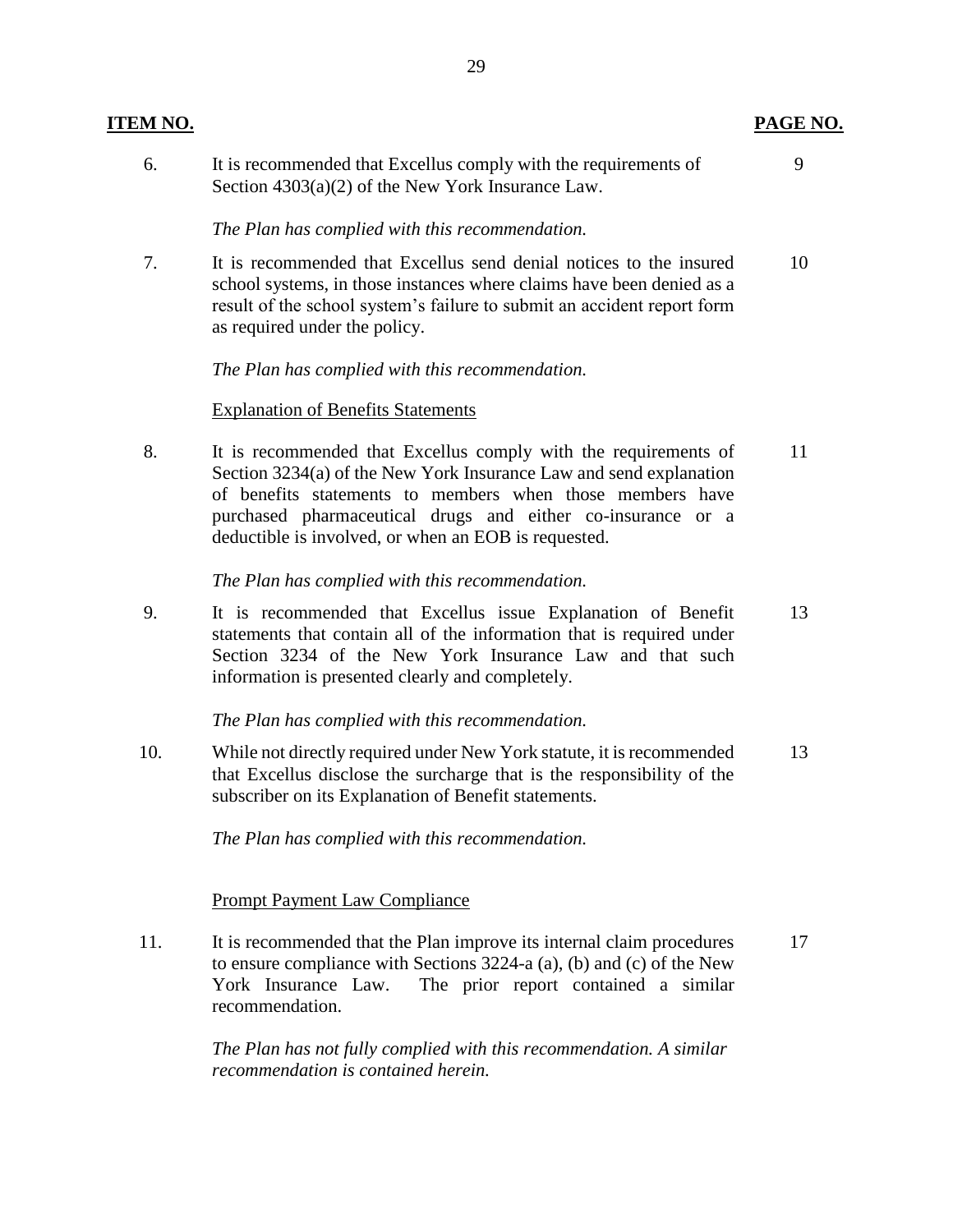12. It is recommended that the Plan take the necessary steps to ensure that 18 accurate paid claim amounts and claim counts are included in its future filed Schedules H. The prior report contained a similar recommendation.

#### *The Plan has complied with this recommendation.*

13. Further, it is recommended that the Plan comply with the requirements 18 of Part 243.2(b)(8) of Department Regulation No. 152 (11 NYCRR 243.2) and maintain the adequate support documentation relative to the information reported within its filed Schedules H.

*The Plan has complied with this recommendation.* 

#### Utilization Review

14. It is recommended that the Plan comply with all the requirements of 21 Insurance Law and ensure that its members are provided with their full Sections 4903(e)(1), 4903(e)(3) and 4904(b) of the New York and appropriate rights under such laws.

> *The Plan has not fully complied with this recommendation. A similar recommendation is contained herein.*

 plans which process Excellus' claims on Excellus' behalf, comply with Law relative to the appeal of adverse determinations. The Plan reported to the Department that this is now the practice of the Blue 15. It is recommended that Excellus and other Blue Cross / Blue Shield 22 the timeline requirements of Section 4904 of the New York Insurance Cross and Blue Shield Association Plans.

*The Plan has complied with this recommendation.* 

Disclosure of Information

 Point of Service manual to eliminate misleading and/or inaccurate 16. It is recommended that the Plan amend its approved HMO Direct Blue 24 content.

*The Plan has complied with this recommendation.*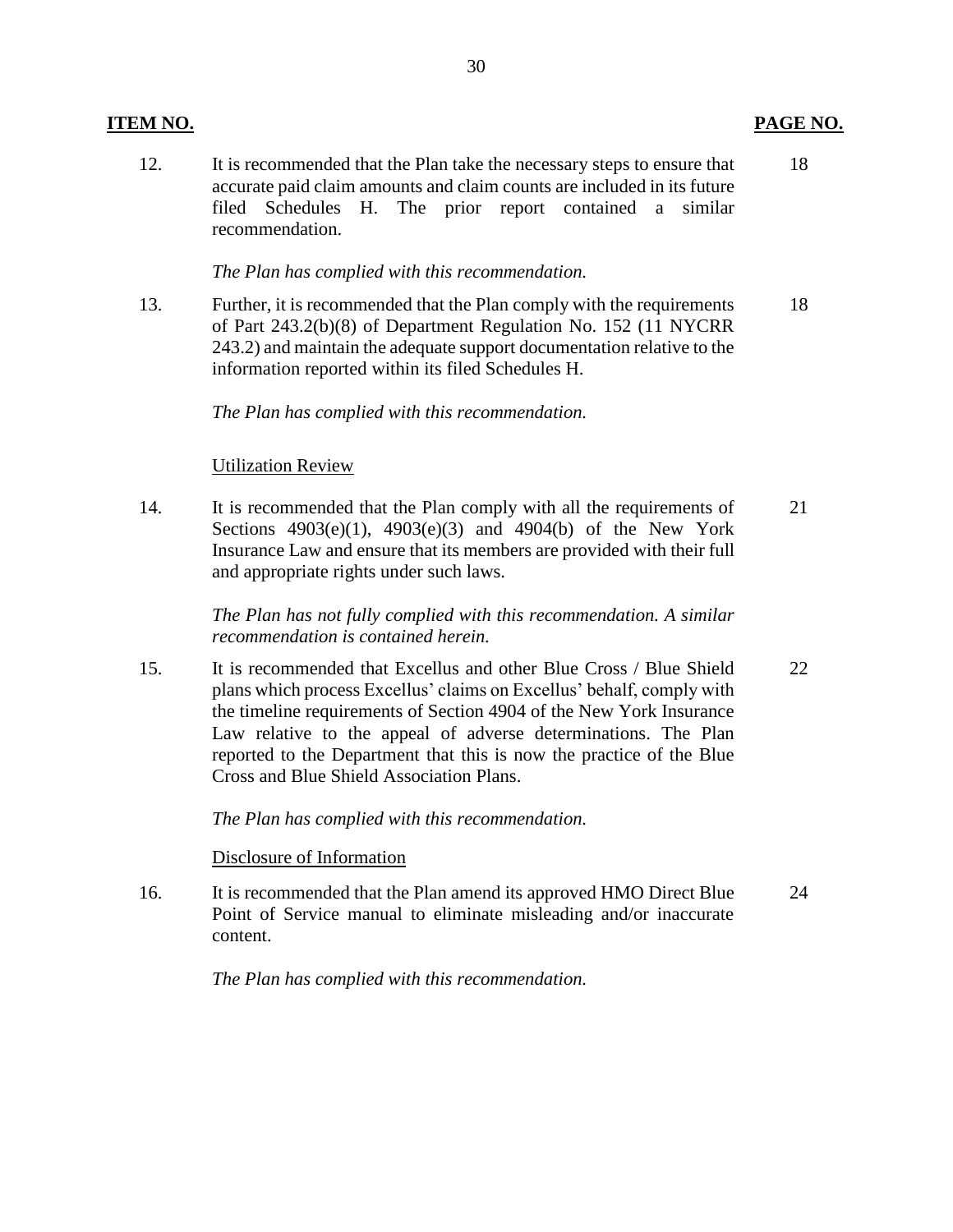#### **Privacy**

 17. It is recommended that the Plan comply with the privacy provisions of Department Regulation No. 173 and ensure that it has signed Business Associate Agreements which contain such privacy provisions with all third parties with which Excellus shares Personal Health Information. 25

> It is noted in the above cases, subsequent to the examination date, that the Plan included such privacy protections within the pertinent service agreements.

*The Plan has complied with this recommendation.* 

#### Record Retention

 243.2(b)(8) of Department Regulation No. 152 (11 NYCRR 243.2) 18. It is recommended that Excellus comply with the requirements of Part and maintain images of the explanation of benefits statements sent to its members, as well as the information supporting filed annual and quarterly statement schedules. 26

*The Plan has complied with this recommendation.* 

 Part 216.11 of Department Regulation 64 (11 NYCRR 216.11) by 19. It is also recommended that the Plan comply with the requirements of retaining all aspects of its claims so that the examiner can reconstruct the complete claim transaction. 26

*The Plan has complied with this recommendation.*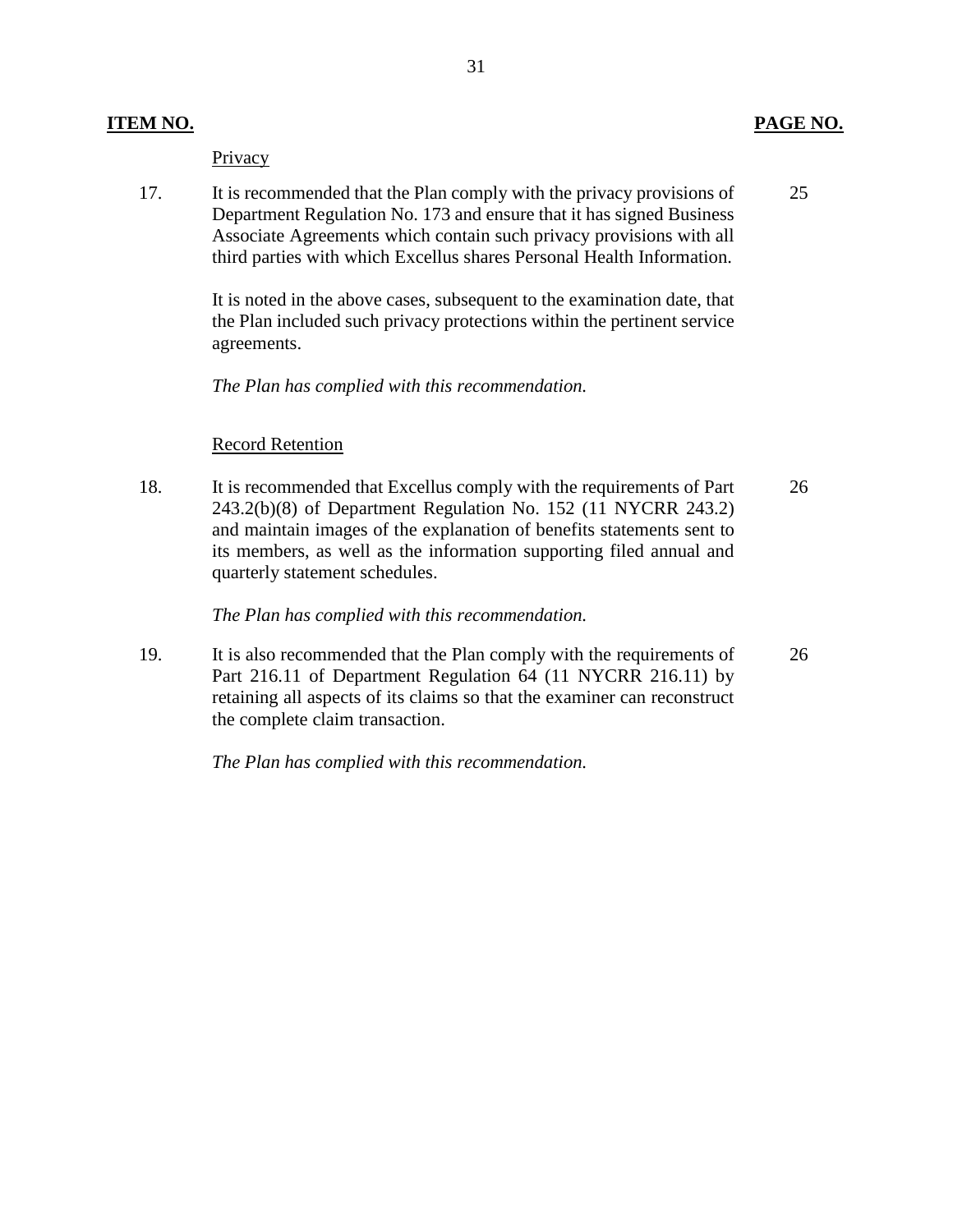### **ITEM** PAGE NO.

#### A. Contraceptive Medical and Hospital Claims Processing

- notified of and complying with any requirements to identify preventive claims under the Affordable Care Act including applying any required i. It is recommended that Excellus take steps to ensure its providers are modifiers to claim submissions. 8
- ii. It is recommended that Excellus put in place procedures to ensure that claims are not denied in error for being out-of-network. 8

### B. Contraceptive Drug Claims Processing

- i. It is recommended that Excellus put in place procedures to ensure that subscribers are charged cost sharing correctly. 9
- ii. It is recommended that Excellus put in place procedures to ensure that contraceptive drug claims are paid correctly. 11

### C. Claims Processing

 It is recommended that Excellus put in place procedures to ensure that its claims are paid correctly. 12

### D. Standards for Prompt, Fair and Equitable Settlement of Claims for Health Care and Payments for Health Care Services ("Prompt Pay Law")

- of Section 3224-a(a) of the New York Insurance Law regarding the prompt i. It is recommended that Excellus take steps to comply with the provisions payment of claims. 15
- provisions of Section 3224-a(c) of the New York Insurance Law regarding the payment of interest on claims that were paid in violation of the ii. It is also recommended that Excellus take steps to comply with the aforementioned prompt payment standards. 15
- of Section 3224-a(b) of the New York Insurance Law regarding the denial iii. It is recommended that Excellus take steps to comply with the provisions of claims. 17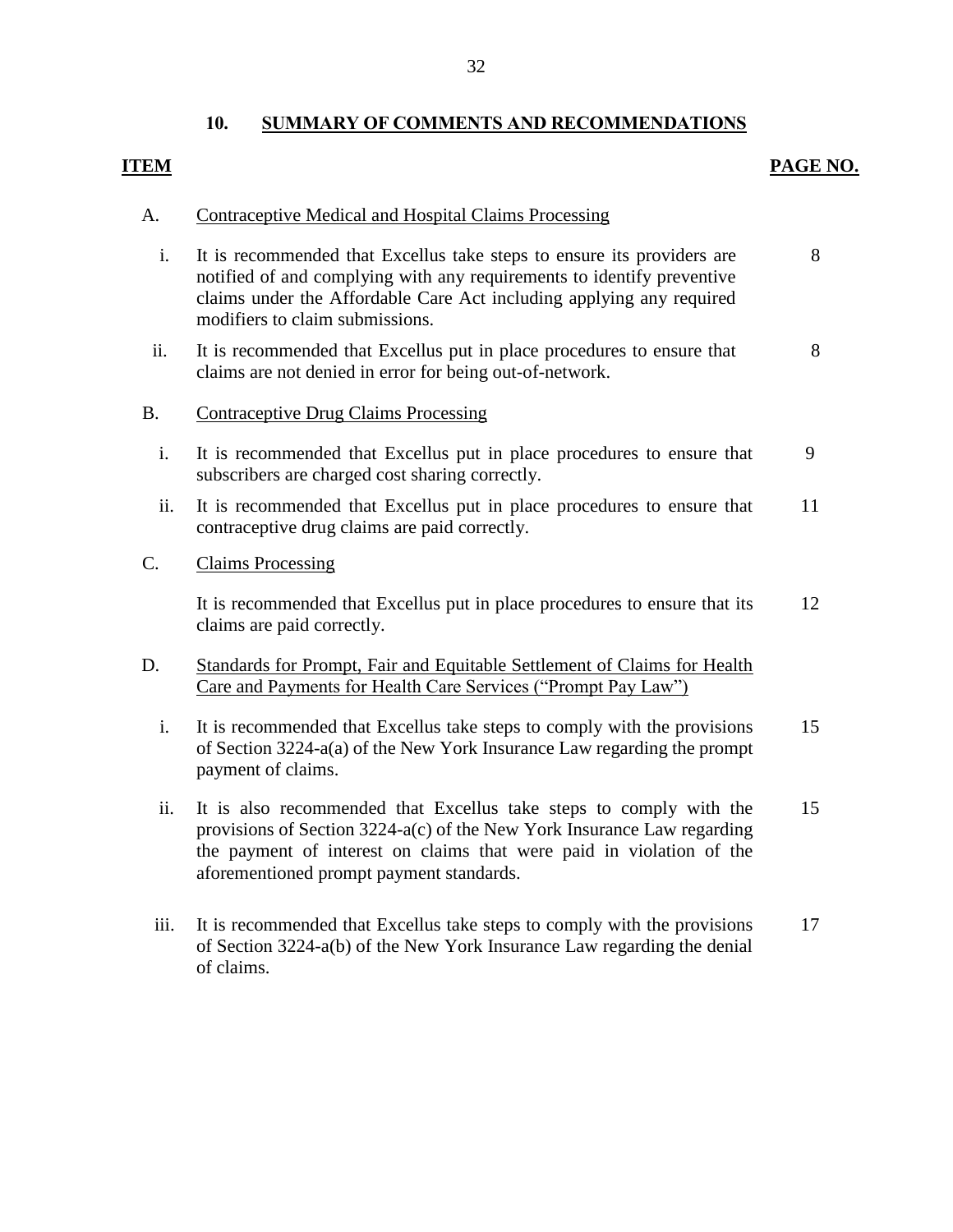#### **ITEM PAGE NO.**

#### E. Experience Rating

 York Insurance Law and Part 52.40(g)(1) of Insurance Regulation No. 62 It is recommended that Excellus comply with Section 4308(b) of the New (11 NYCRR 52) by experience rating policies only in accordance with a formula or plan approved by the Department. 19

### F. Utilization Review

- i. It is recommended that Excellus and its third-party administrators comply with the requirements of Section 4903(b) of the New York Insurance Law. 20
- ii. It is recommended that Excellus and its third-party administrators comply with the requirements of Section 4903(c) of the New York Insurance Law. 21
- iii. It is recommended that Excellus and its third-party administrators comply with the requirements of Section 4903(d) of the New York Insurance Law. 22
- iv. It is recommended that Excellus and its third-party administrators comply with the requirements of Section 4903(e) of the New York Insurance Law. 22
- v. It is recommended that Excellus and its third-party administrators comply with the requirements of Section 4904(c) of the New York Insurance Law. 23

#### G. Grievances and Appeals

- 4802(d) of the New York Insurance Law and acknowledge receipt of all i. It is recommended that Excellus comply with the requirements of Section grievances within 15 business days of receipt of the grievance. 25
- issuing determination letters within 30 days of receipt of all necessary ii. It is recommended that Excellus comply with the requirements of Section 4802(d)(2) of the New York Insurance Law by resolving all grievances and information. 26
- 4802(i) of the New York Insurance Law and acknowledge receipt of all iii. It is recommended that Excellus comply with the requirements of Section appeals within 15 business days of receipt of the appeal. 26
- 4802(k)(2) of the New York Insurance Law by resolving all appeals and issuing determination letters within 30 days of receipt of all necessary iv. It is recommended that Excellus comply with the requirements of Section information. 27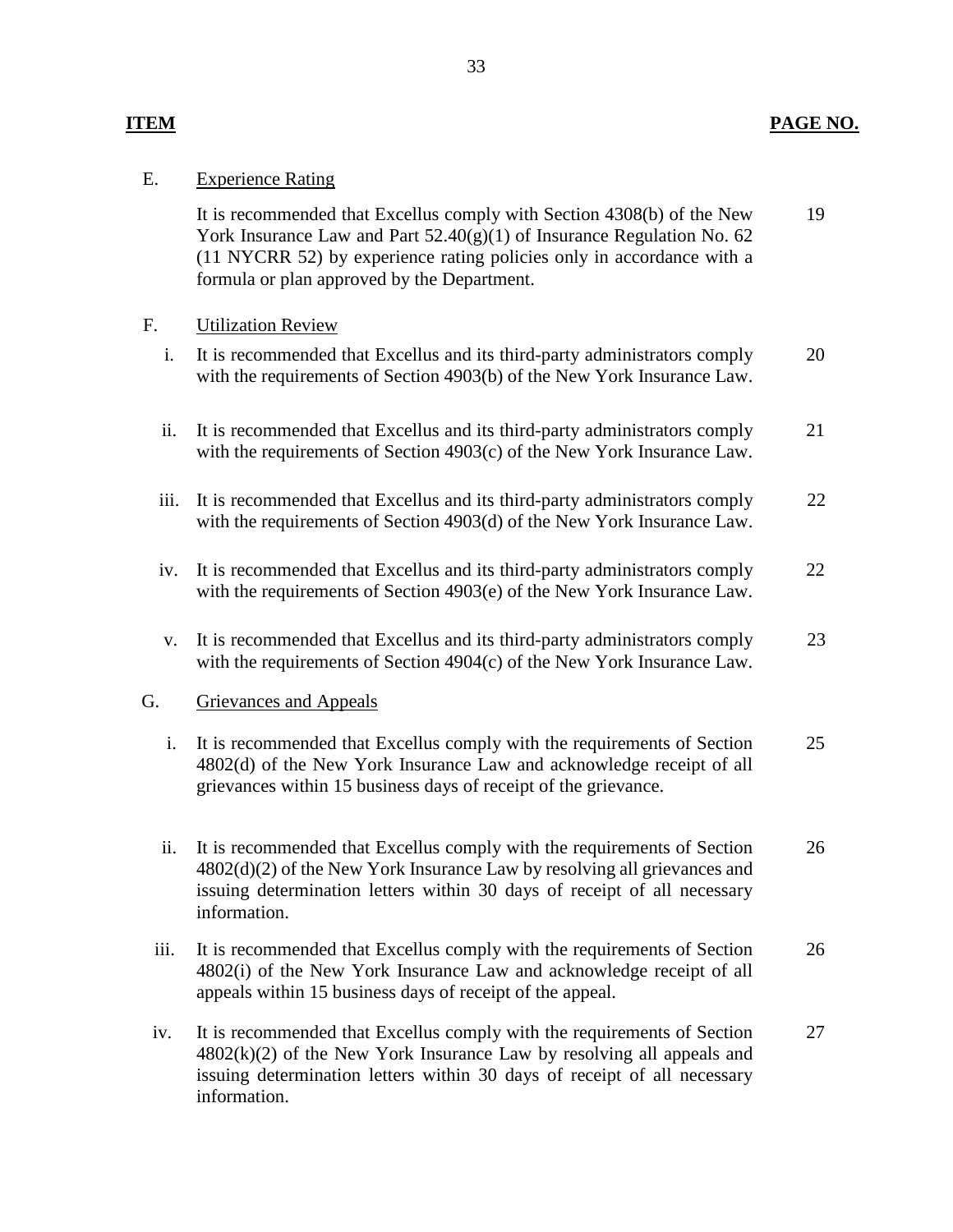Respectfully submitted,

 $\frac{1}{\sqrt{S}}$ 

 Wai Wong Principle Insurance Examiner

STATE OF NEW YORK ) COUNTY OF NEW YORK) ) SS  $\mathcal{L}$ 

 **Wai Wong**, being duly sworn, deposes and says that the foregoing report submitted by him is true to the best of his knowledge and belief.

> $/S/\sim$ Wai Wong

 Subscribed and sworn to before me this  $\_\_\_\_\_\_\$  day of  $\_\_\_\_\_\$  2015.